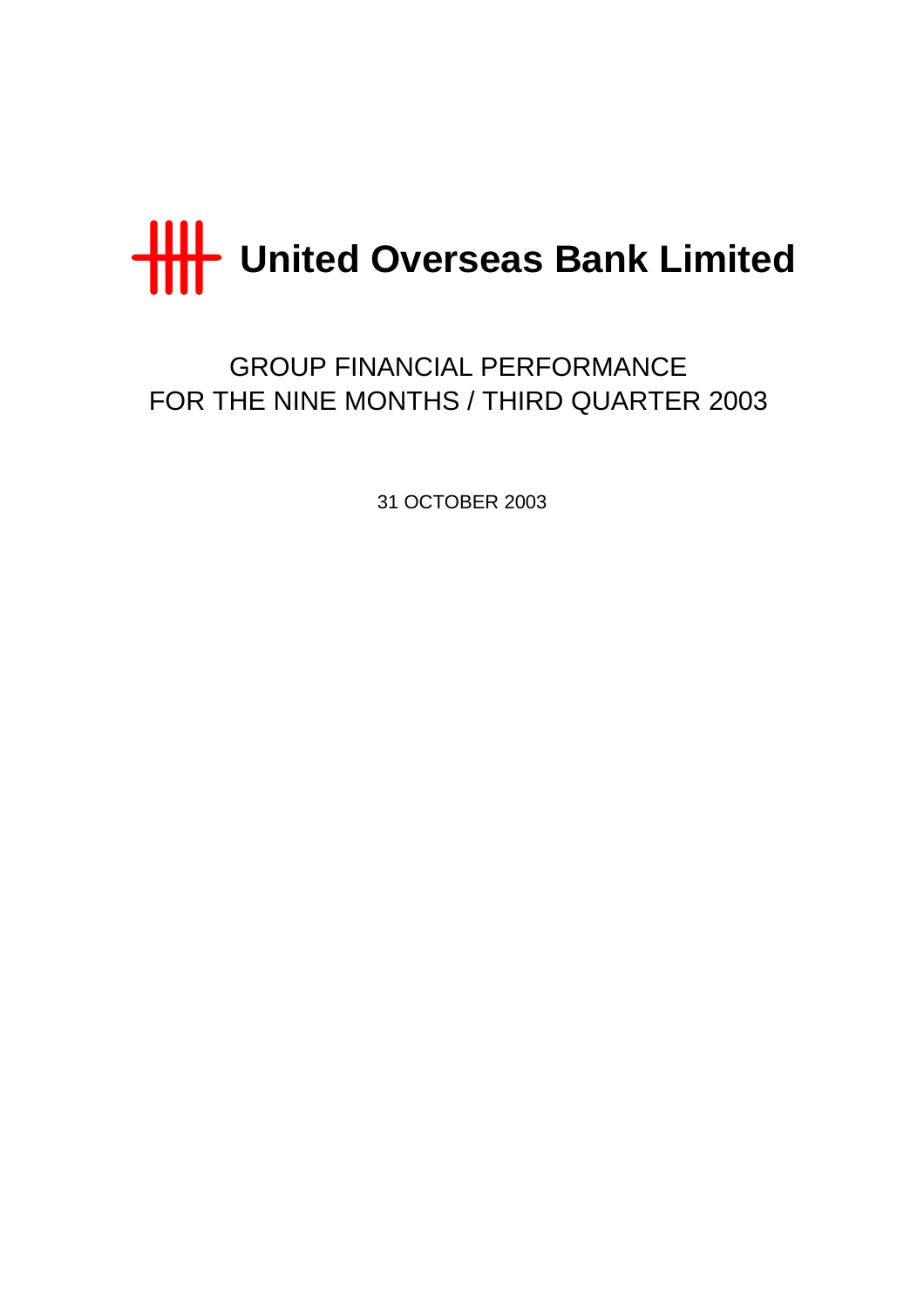# **HH** UNITED OVERSEAS BANK GROUP

## **Contents**

| I) Highlights and Performance Indicators            | $2$ to $3$     |
|-----------------------------------------------------|----------------|
| Key Indicators                                      | $\overline{2}$ |
| <b>Other Indicators</b>                             | 3              |
| II) Review of Financial Performance                 | 4 to 12        |
| Review of Group Performance                         | $4 - 6$        |
| <b>Unaudited Income Statement</b>                   | $7 - 8$        |
| Net Interest Income                                 | 9              |
| Non-Interest Income                                 | 10             |
| <b>Operating Expenses</b>                           | 11             |
| <b>Other Operating Expenses</b>                     | 11             |
| Provisions Charged to Income Statement              | 12             |
| III) Non-Performing Loans and Cumulative Provisions | 13 to 14       |
| Non-Performing Loans and Cumulative Provisions      | 13             |
| Non-Performing Loans by Region                      | 14             |
| Non-Performing Loans by Industry                    | 14             |
| Secured / Unsecured Non-Performing Loans            | 14             |
| <b>IV) Segmental Analysis</b>                       | 15             |
| <b>Geographical Segments</b>                        | 15             |
| V) Overview of Balance Sheet                        | 16 to 18       |
| <b>Total Assets</b>                                 | 16             |
| <b>Customer Loans</b>                               | 16             |
| Deposits                                            | 16             |
| Loans / Deposits Ratio                              | 17             |
| Debts Issued                                        | 17             |
| Shareholders' Funds                                 | 18             |
| VI) Capital Adequacy Ratio - BIS Basis              | 19             |
| <b>VII) Exposure By Country of Operations</b>       | 20 to 21       |
| Appendix 1 - Unaudited Consolidated Balance Sheet   |                |

Appendix 2 - Unaudited Consolidated Statement of Changes in Shareholders' Equity

Appendix 3 - Unaudited Consolidated Cash Flow Statement

Note: Certain comparative figures have been restated to conform with the current period's presentation. Certain figures in this report may not add up to the relevant totals due to rounding.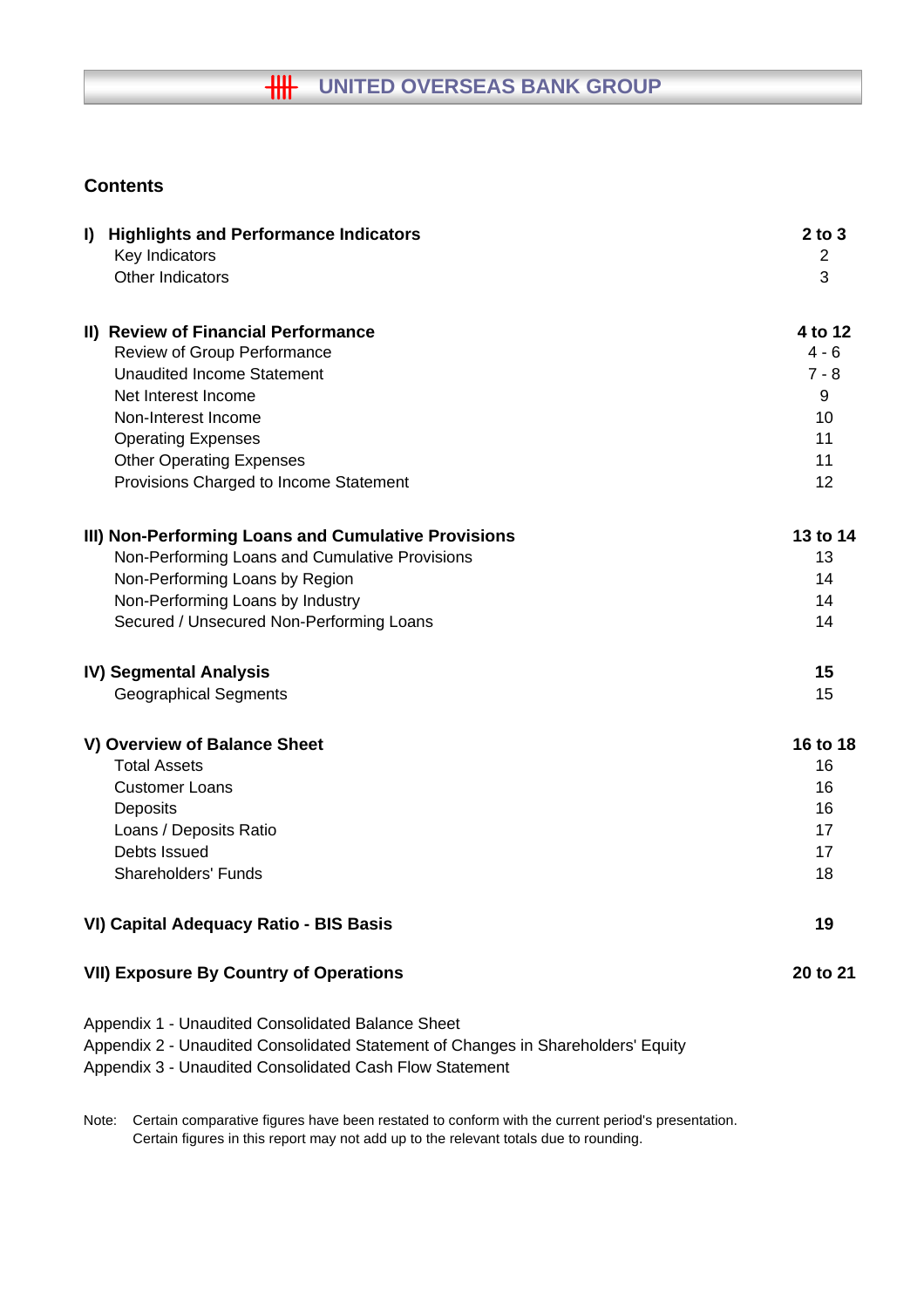## *I) Highlights and Performance Indicators*

|                                                                 | 9 Months<br>2003 | 9 Months<br>2002 |                | Variance<br>(% ) | 3rd<br>Quarter<br>2003 | 2nd<br>Quarter<br>2003 | Variance<br>$(\%)$    | 3rd<br>Quarter<br>2002   |
|-----------------------------------------------------------------|------------------|------------------|----------------|------------------|------------------------|------------------------|-----------------------|--------------------------|
| • Key Indicators                                                |                  |                  |                |                  |                        |                        |                       |                          |
| Net Interest Income (NII) (\$'m)                                | 1,591            | 1,623            | $\blacksquare$ | 1.9              | 524                    | 532                    | 1.5<br>$\blacksquare$ | 534                      |
| Non-Interest Income (Non-NII) (\$'m)                            | 743              | 615              | $\ddot{}$      | 20.9             | 235                    | 259                    | 9.6<br>$\blacksquare$ | 229                      |
| Total Income (\$'m)                                             | 2,334            | 2,238            | $+$            | 4.3              | 758                    | 791                    | 4.2<br>$\blacksquare$ | 763                      |
| Total Expenses (\$'m)                                           | 806              | 789              | $\ddot{}$      | 2.1              | 269                    | 271                    | 0.8<br>$\blacksquare$ | 262                      |
| <b>Operating Profit before Goodwill</b>                         |                  |                  |                |                  |                        |                        |                       |                          |
| Amortisation and Provisions (\$'m)                              | 1,528            | 1,448            | $\ddot{}$      | 5.5              | 489                    | 520                    | 5.9<br>$\blacksquare$ | 501                      |
| ❖ Net Profit After Tax                                          |                  |                  |                |                  |                        |                        |                       |                          |
| - Include goodwill amortisation (\$'m)                          | 802              | 825              |                | 2.8              | 281                    | 240                    | 16.9<br>$\ddot{}$     | 234                      |
| - Exclude goodwill amortisation (\$'m)                          | 954              | 966              |                | 1.3              | 331                    | 291                    | 13.7<br>$\ddot{}$     | 282                      |
| Income Mix:-<br>❖                                               |                  |                  |                |                  |                        |                        |                       |                          |
| - NII / Total Income (%)                                        | 68.2             | 72.5             | $\sim$         | 4.3 % pt         | 69.1                   | 67.2                   | $+ 1.9 %$ pt          | 70.0                     |
| - Non NII / Total Income (%)                                    | 31.8             | 27.5             |                | $+ 4.3 %$ pt     | 30.9                   | 32.8                   | $-1.9%$ pt            | 30.0                     |
|                                                                 | 100.0            | 100.0            |                |                  | 100.0                  | 100.0                  |                       | 100.0                    |
|                                                                 |                  |                  |                |                  |                        |                        |                       |                          |
| * Profit (Before Tax & Goodwill<br>Amortisation) Contribution:- |                  |                  |                |                  |                        |                        |                       |                          |
| - Onshore including ACU (%)                                     | 76.6             | 77.4             |                | 0.8 % pt         | 77.0                   | 71.7                   | $+ 5.3 %$ pt          | 63.4                     |
| - Offshore (%)                                                  | 23.4             | 22.6             | $+$            | 0.8 % pt         | 23.0                   | 28.3                   | $-5.3%$ pt            | 36.6                     |
|                                                                 | 100.0            | 100.0            |                |                  | 100.0                  | 100.0                  |                       | 100.0                    |
|                                                                 |                  |                  |                |                  |                        |                        |                       |                          |
| * Annualised Return On Average                                  |                  |                  |                |                  |                        |                        |                       |                          |
| Shareholders' Funds                                             |                  |                  |                |                  |                        |                        |                       |                          |
| - Include goodwill amortisation (%)                             | 8.3              | 8.6              |                | 0.3 % pt         | 8.7                    | 7.4                    | $+ 1.3 %$ pt          | 7.3                      |
| - Exclude goodwill amortisation (%)                             | 9.9              | 10.0             | $\blacksquare$ | $0.1%$ pt        | 10.3                   | 9.0                    | $+ 1.3 %$ pt          | 8.8                      |
| * Annualised Basic Earnings Per Share                           |                  |                  |                |                  |                        |                        |                       |                          |
| - Include goodwill amortisation $(\phi)$                        | 68.0             | 70.0             |                | 2.9              | 71.4                   | 61.1                   | 16.9<br>$\ddot{}$     | 59.4                     |
| - Exclude goodwill amortisation $(\phi)$                        | 80.9             | 82.0             |                | 1.3              | 84.2                   | 74.1                   | 13.6<br>$+$           | 71.8                     |
|                                                                 |                  |                  |                |                  |                        |                        |                       |                          |
| * Annualised Return on Average Assets                           |                  |                  |                |                  |                        |                        |                       |                          |
| - Include goodwill amortisation (%)                             | 1.00             | 1.01             |                | $-0.01%$ pt      | 1.05                   | 0.89                   | $+0.16%$ pt           | 0.87                     |
| - Exclude goodwill amortisation (%)                             | 1.19             | 1.18             |                | $+ 0.01 %$ pt    | 1.24                   | 1.08                   | $+0.16%$ pt           | 1.05                     |
| ❖ Annualised NII / Average Interest                             |                  |                  |                |                  |                        |                        |                       |                          |
| Bearing Assets (%)                                              | 2.31             | 2.24             |                | $+ 0.07 %$ pt    | 2.29                   | 2.28                   | + 0.01 % pt           | 2.22                     |
| Expense / Income ratio (%)<br>۰                                 | 34.5             | 35.3             | $\blacksquare$ | 0.8 % pt         | 35.5                   | 34.3                   | $+ 1.2 %$ pt          | 34.4                     |
| Dividend Rate - Interim (%)<br>❖                                | 20.0             | 15.0             |                | $+ 5.0 %$ pt     | ۰                      | 20.0                   | <b>NM</b>             | $\overline{\phantom{a}}$ |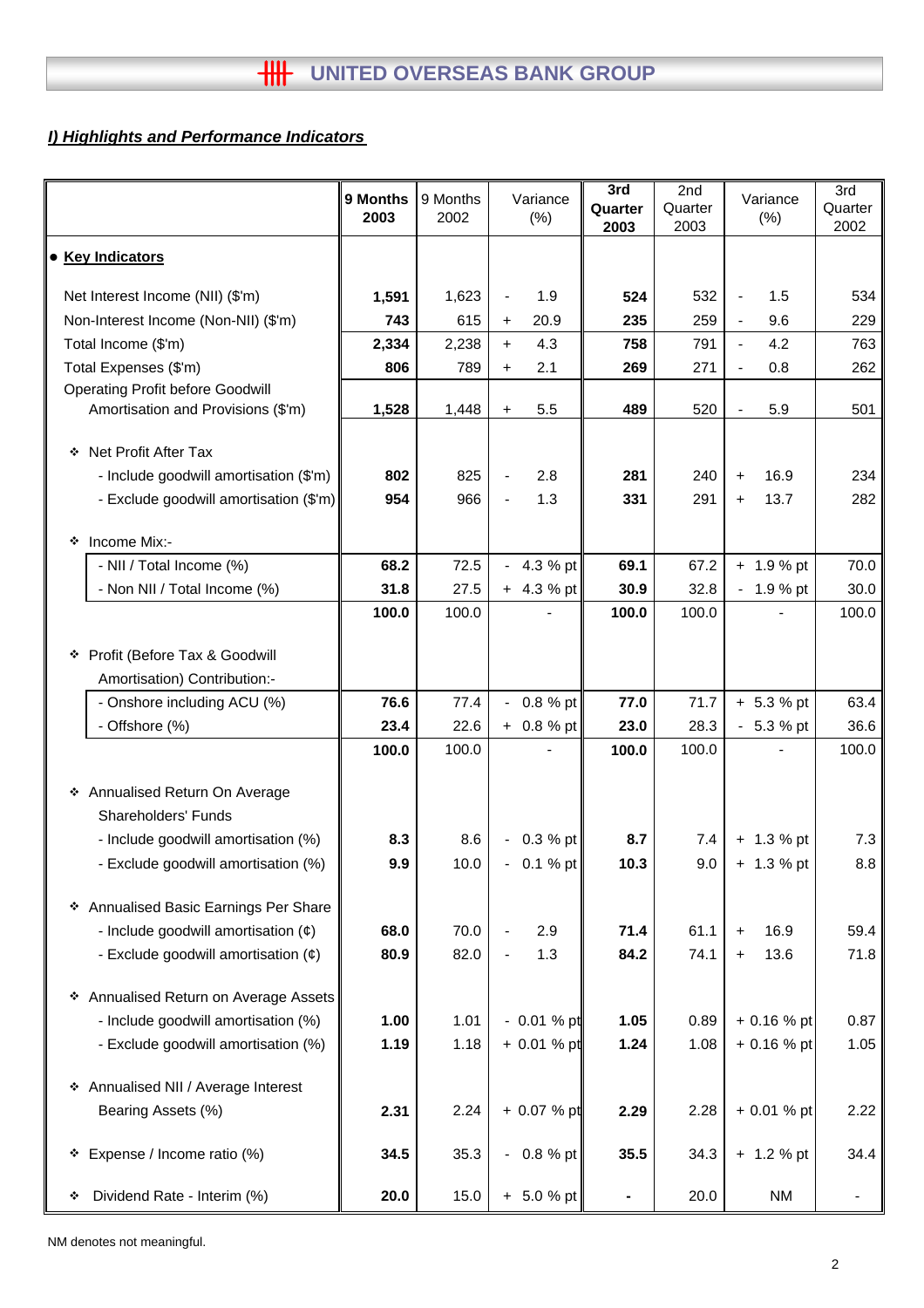# **HILL** UNITED OVERSEAS BANK GROUP

## *I) Highlights and Performance Indicators*

|                                                      | 30-Sep-03 | 31-Dec-02 | Variance<br>(% )                         | 30-Sep-02 | Variance<br>(% )          |
|------------------------------------------------------|-----------|-----------|------------------------------------------|-----------|---------------------------|
| <b>Other Indicators</b>                              |           |           |                                          |           |                           |
| Customer Loans (net) (\$'m)<br>۰                     | 59,248    | 58,884    | 0.6<br>$\ddot{}$                         | 59,742    | 0.8                       |
| Customer Deposits (\$'m)<br>÷.                       | 66,092    | 67,919    | 2.7                                      | 67,402    | 1.9                       |
| Loans / Deposits Ratio $^{\circledR}$ (%)<br>٠       | 89.6      | 86.7      | $+ 2.9 %$ pt                             | 88.6      | $+ 1.0 %$ pt              |
| Non-Performing Loans (NPLs) (\$'m)<br>❖              | 5,343     | 5,679     | 5.9<br>$\qquad \qquad \blacksquare$      | 6,021     | 11.3<br>$\overline{a}$    |
| Cumulative Provisions (\$'m)<br>❖                    | 3,438     | 3,504     | 1.9                                      | 3,520     | 2.3                       |
| NPLs <sup>^</sup> / Gross Customer Loans (%)<br>۰    | 8.4       | 9.0       | 0.6 % pt<br>$\qquad \qquad \blacksquare$ | 9.5       | 1.1 % pt<br>$\frac{1}{2}$ |
| Cumulative Provisions / NPLs (%)<br>۰                | 64.3      | 61.7      | 2.6 % pt<br>$+$                          | 58.5      | $+ 5.8 %$ pt              |
| Total Assets (\$'m)<br>❖                             | 108,016   | 107,469   | 0.5<br>$\ddot{}$                         | 107,086   | 0.9<br>+                  |
| Shareholders' Funds (\$'m)<br>❖                      | 12,929    | 12,653    | 2.2<br>$\ddot{}$                         | 12,777    | 1.2<br>$\ddot{}$          |
| * Unrealised Revaluation Surplus * (\$'m)            | 1,368     | 1,186     | 15.3<br>$\ddag$                          | 1,300     | 5.2<br>$\ddot{}$          |
| Net Asset Value (NAV) Per Share (\$)<br>۰            | 8.23      | 8.05      | 2.2<br>$\ddot{}$                         | 8.13      | 1.2<br>$\ddot{}$          |
| Revalued NAV Per Share (\$)<br>❖                     | 9.10      | 8.81      | 3.3<br>$\ddot{}$                         | 8.96      | 1.6<br>$\ddot{}$          |
| * Net Tangible Asset (NTA) Backing<br>Per Share (\$) | 5.98      | 5.71      | 4.7<br>+                                 | 5.75      | 4.0<br>+                  |
| Capital Adequacy Ratio (CAR) - BIS (%)<br>❖          | 17.9      | 15.3      | 2.6 % pt<br>+                            | 15.3      | $+ 2.6 %$ pt              |
| Manpower (number)<br>❖                               | 10,575    | 10,320    | 255 no.<br>+                             | 10,238    | 337 no.<br>$+$            |

 $^{\circledR}$  Loans refer to net customer loans while Deposits refer to customer deposits.

^ Excluding debt securities

\* Refer to revaluation surplus on properties and long-term investments (excluding associates) which was not incorporated into the accounts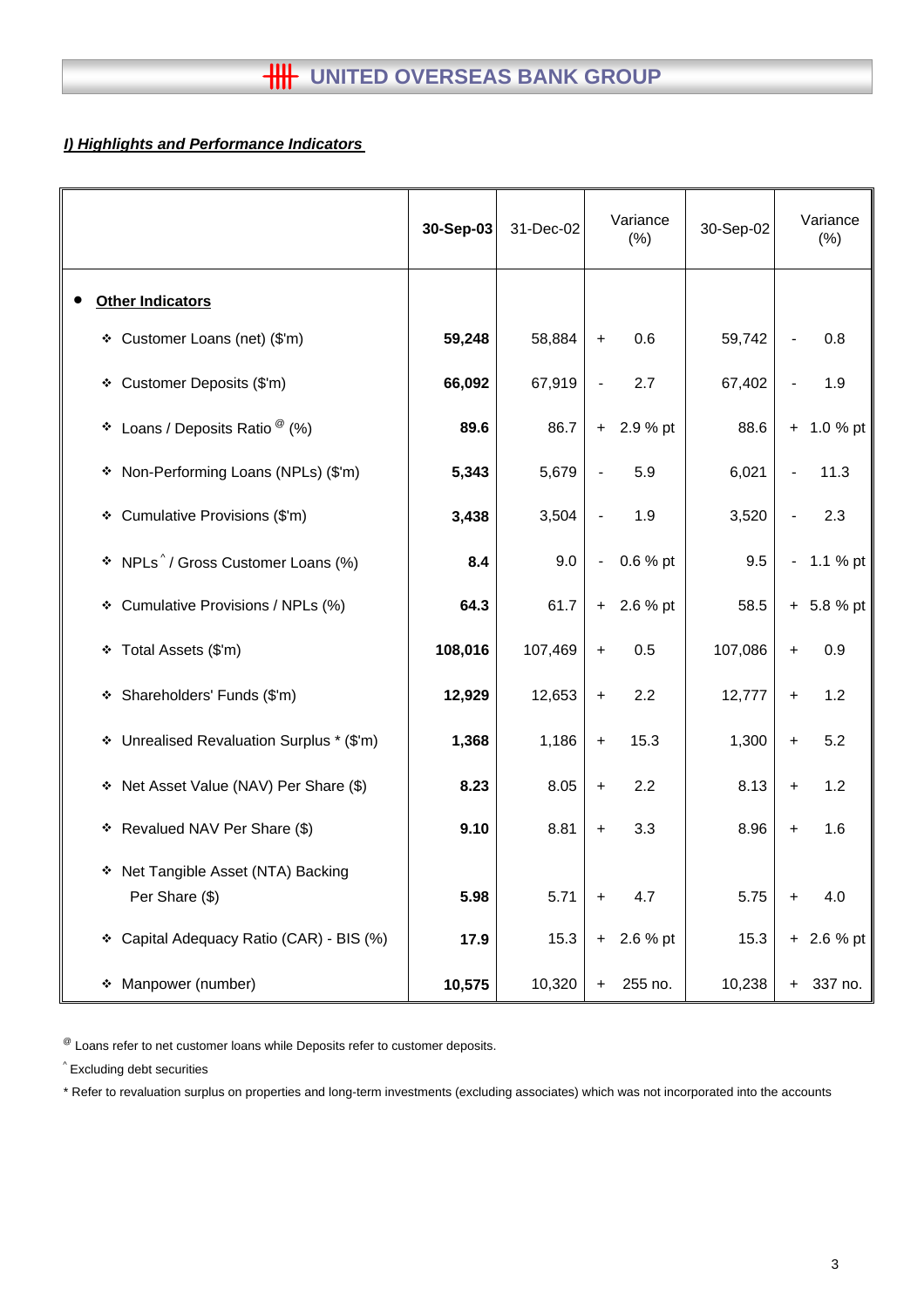The financial statements are prepared in accordance with Financial Reporting Standards and are expressed in Singapore dollars.

## **Review of Group Performance**

## **Results**

#### **9 Months 03 versus 9 Months 02**

The Group recorded a net profit after tax ("NPAT") of \$802 million for the nine months ended 30 September 2003 ("this year-to-date") compared to \$825 million for the nine months ended 30 September 2002 ("last year-to-date"), a decrease of 2.8%. The drop in NPAT was mainly due to higher provision charges and lower share of profit of associates, partly offset by higher operating profits.

The Group's operating profit before goodwill amortisation and provisions ("Operating Profit") increased 5.5% to \$1,528 million for this year-to-date compared to \$1,448 million for the same period last year. The increase in the Group's Operating Profit was mainly due to a 4.3% growth in total income to \$2,334 million from \$2,238 million for last year-to-date. The growth was largely contributed by higher gain on sale of government and investment securities, higher profit on foreign exchange, as well as higher fee and commission income mainly from investment-related and loan-related activities. These were partially offset by lower net interest income mainly due to narrowing of loan margin and lower contributions from inter-bank money market activities as a result of the low and flat interest rate yield curve.

The Group's total operating expenses, comprising staff and other operating expenses, increased 2.1% to \$806 million for this year-to-date compared to \$789 million for last year-to-date. Staff expenses decreased 2.4% to \$390 million, while other operating expenses increased 6.7% to \$416 million mainly to support increased advertising and promotion activities, as well as higher maintenance costs on premises and other fixed assets. These were partially offset by lower depreciation of fixed assets and lower rental expenses. As a result of a higher growth in total income compared to that of total operating expenses, the expense-to-income ratio of the Group improved to 34.5% for this year-to-date from 35.3% for last year-to-date.

The Group's provision charges increased 31.1% to \$366 million for this year-to-date compared to \$279 million for last year-to-date, mainly due to provision for diminution in value of government securities as compared to a write–back for the same period last year.

Share of profit of associates (before tax) declined 43.0% to \$62 million for this year-to-date, mainly due to a onetime exceptional gain recorded by United Overseas Land Limited arising from the sale of Tiong Bahru Plaza retail mall in the first quarter of 2002, and no share of profit from Haw Par Corporation Limited which ceased to be an associate of the Group following the divestment in December 2002. These were partially offset by higher contributions from other associates.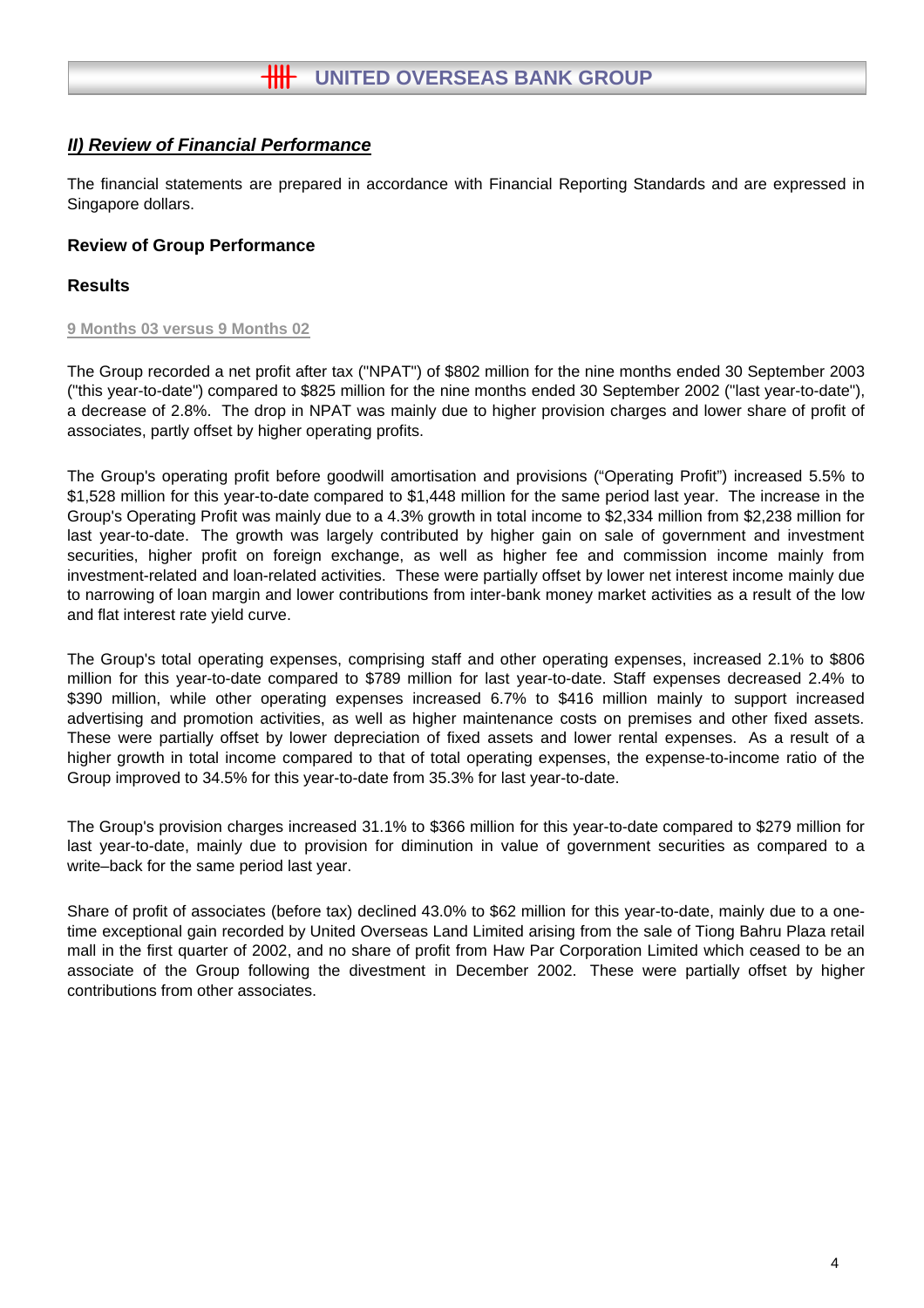#### **Results** *(continued)*

#### **3Q03 versus 2Q03**

The Group's net profit after tax of \$281 million in the third quarter of 2003 ("3Q03") was 16.9% higher than \$240 million recorded in the second quarter of 2003 ("2Q03"). The increase in net profit after tax was principally due to lower provision charges, partially offset by lower non-interest income.

The Group's total income decreased 4.2% to \$758 million in 3Q03 from \$791 million in 2Q03, mainly due to lower net profit from dealing securities, government securities and derivatives, lower foreign exchange profits, lower net interest income, lower dividend income and lower gain on sale of investment securities. These were partially offset by higher fee and commission income from fund management and investment-related activities.

The Group's total operating expenses decreased 0.8% to \$269 million in 3Q03 from \$271 million in 2Q03 mainly due to lower staff expenses. Expense-to-income ratio increased to 35.5% in 3Q03 from 34.3% in 2Q03.

The Group's provision charges decreased 42.1% to \$101 million in 3Q03 from \$175 million in 2Q03, mainly due to lower specific provisions made for loans partially offset by higher provision for diminution in value of government securities.

#### **3Q03 versus 3Q02**

The Group's net profit after tax increased 20.2% to \$281 million in 3Q03 compared to \$234 million in the third quarter of 2002 ("3Q02"). The increase was mainly due to higher fee and commission income, lower provision charges and higher share of profit of associates, partially offset by lower other operating income resulted mainly from the lower net profit from dealing securities, government securities and derivatives, and lower foreign exchange profits.

The Group's total income decreased 0.6% to \$758 million compared to \$763 million in 3Q02, while total operating expenses increased 2.6% to \$269 million compared to \$262 million in 3Q02. Consequently, expense-to-income ratio rose to 35.5% compared to 34.4% in 3Q02.

The Group's provision charges were lower at \$101 million in 3Q03 compared to \$122 million in 3Q02, largely attributed to lower specific provisions made for loans, partially offset by higher provision for diminution in value of government securities.

Share of profit of associates (before tax) increased 114.0% to \$32 million in 3Q03 compared to \$15 million in 3Q02, mainly due to higher contributions from the Group's stockbroking and investment associates.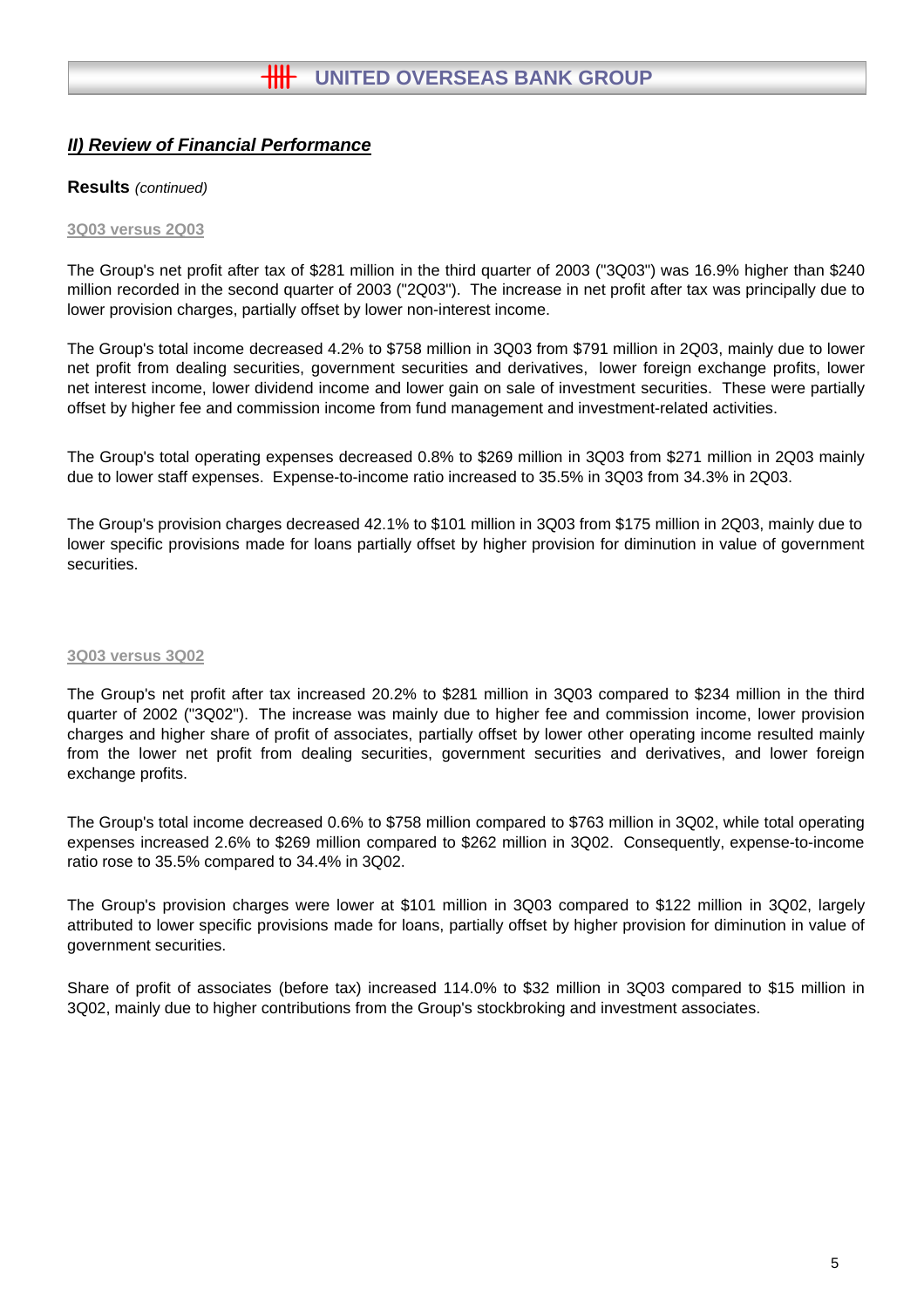#### **Balance Sheet**

The Group's net loans and advances to customers as at 30 September 2003 were \$59,248 million, representing an increase of 0.6% over \$58,884 million as at 31 December 2002, and a decrease of 0.8% from \$59,742 million as at 30 September 2002. Group non-performing loans ("NPLs") declined 5.9% to \$5,343 million as at 30 September 2003 from \$5,679 million as at 31 December 2002, and 11.3% from \$6,021 million as at 30 September 2002. Consequently, Group NPLs (excluding debt securities) as a percentage of gross customer loans decreased to 8.4% as at 30 September 2003, from 9.0% and 9.5% as at 31 December 2002 and 30 September 2002 respectively. Of the total Group NPLs as at 30 September 2003, \$2,837 million or 53.1% were secured by collaterals, and \$3,406 million or 63.7% were in the Substandard category.

Total cumulative specific and general provisions of the Group were \$3,438 million as at 30 September 2003, compared to \$3,504 million as at 31 December 2002 and \$3,520 million as at 30 September 2002. General provisions as at 30 September 2003 were \$1,425 million, or 41.4% of total cumulative provisions. The total cumulative provisions as at 30 September 2003 provided coverage of 64.3% against Group NPLs, compared to 61.7% and 58.5% as at 31 December 2002 and 30 September 2002 respectively. As at 30 September 2003, unsecured NPLs were 137.2% covered by total cumulative provisions.

The Group's total assets as at 30 September 2003 were \$108,016 million, representing an increase of 0.5% and 0.9% over \$107,469 million as at 31 December 2002 and \$107,086 million as at 30 September 2002 respectively. The increase came primarily from higher cash and balances with central banks and investment securities, partially offset by lower government securities and inter-bank placements and balances.

Shareholders' funds of the Group as at 30 September 2003 were \$12,929 million, representing an increase of 2.2% and 1.2% over \$12,653 million as at 31 December 2002 and \$12,777 million as at 30 September 2002 respectively. The increase was largely contributed by retained profits.

As at 30 September 2003, the Group's Capital Adequacy Ratio ("CAR") of 17.9% computed under the Bank for International Settlements ("BIS") guidelines was more than twice the minimum requirement of 8% set by BIS. Compared to the CAR of 15.3% as at 31 December 2002 and 30 September 2002, the increase by 2.6% points was mainly due to the issuance of US\$1 billion 4.50% Subordinated Notes in June 2003.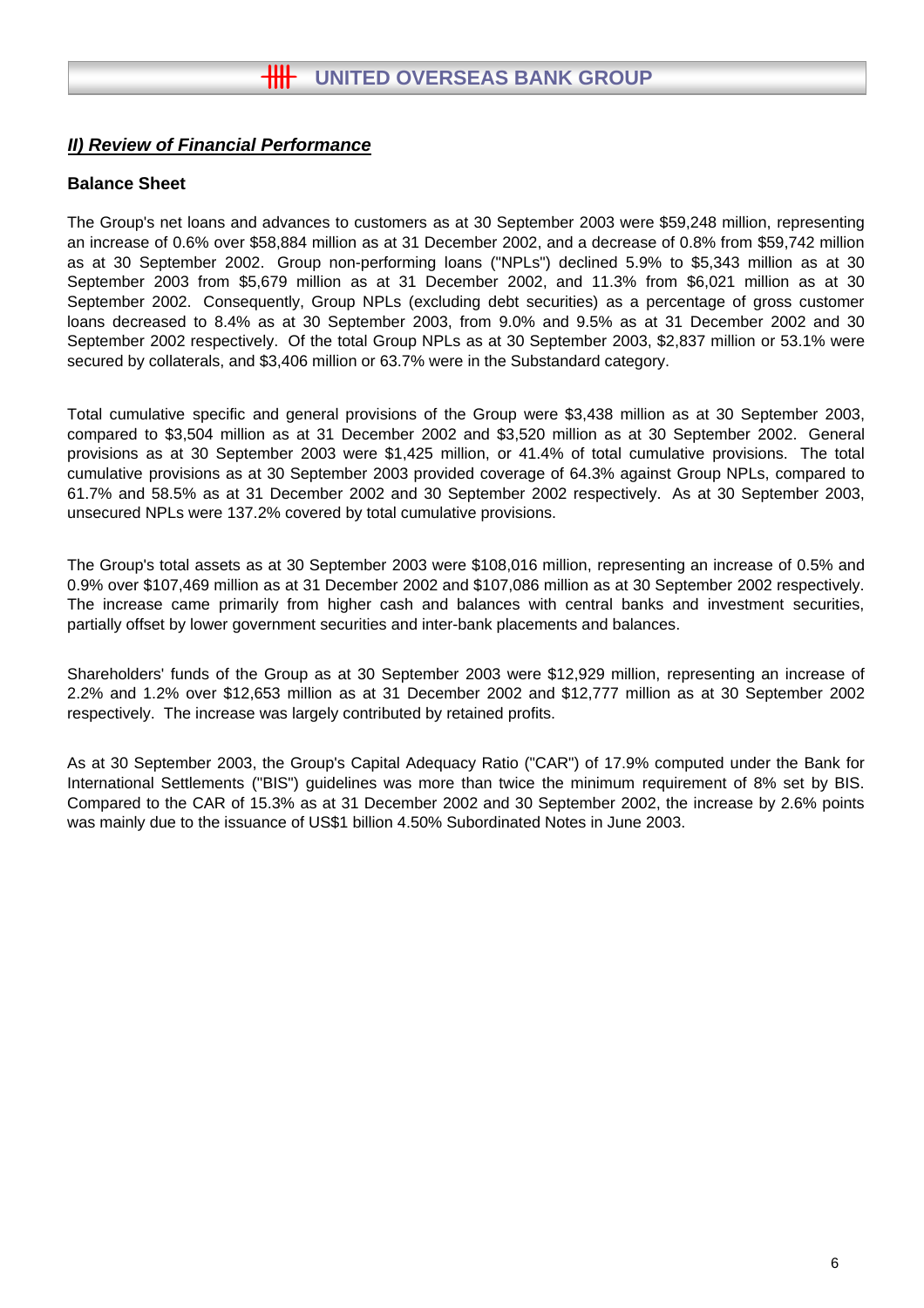## **UNAUDITED INCOME STATEMENT FOR THE NINE MONTHS ENDED 30 SEPTEMBER 2003**

|                                                                | 9 Months<br>2003 | 9 Months<br>2002 | Variance     |
|----------------------------------------------------------------|------------------|------------------|--------------|
|                                                                | \$ million       | \$ million       | $\%$         |
| Interest income                                                | 2,518            | 2,851            | (11.7)       |
| Less: Interest expense                                         | 927              | 1,228            | (24.5)       |
| Net interest income                                            | 1,591            | 1,623            | (1.9)        |
| Dividend income                                                | 30               | 24               | 26.0         |
| Fee and commission income                                      | 417              | 362              | 15.1         |
| Rental income                                                  | 56               | 60               | (7.0)        |
| Other operating income                                         | 241              | 169              | 42.6         |
| Total non-interest income                                      | 743              | 615              | 20.9         |
| Income before operating expenses                               | 2,334            | 2,238            | 4.3          |
| Less: Staff costs                                              | 390              | 399              | (2.4)        |
| Other operating expenses                                       | 416              | 390              | 6.7          |
| Total operating expenses                                       | 806              | 789              | 2.1          |
| Operating profit before goodwill                               |                  |                  |              |
| amortisation and provisions                                    | 1,528            | 1,448            | 5.5          |
| Less:                                                          |                  |                  |              |
| Goodwill amortisation                                          | 152              | 142              | 7.4          |
| Provisions                                                     | 366              | 279              | 31.1         |
| Operating profit after goodwill<br>amortisation and provisions | 1,010            | 1,027            | (1.7)        |
| Exceptional item <sup>#</sup>                                  |                  | (35)             | (100.0)      |
| Share of profit of associates                                  | 62               | 109              | (43.0)       |
| Profit from ordinary activities before tax                     | 1,072            | 1,101            | (2.7)        |
| Less: Tax                                                      | 263              | 250              | 5.4          |
| Profit after tax                                               | 809              | 852              | (5.0)        |
| Less: Minority interests                                       | $\overline{7}$   | 27               | (72.6)       |
| Net profit attributable to members                             | 802              | 825              | (2.8)        |
| Expense / Income ratio (%)                                     | 34.5             | 35.3             | $(0.8)$ % pt |
| Annualised Earnings Per Share $(\phi)$                         |                  |                  |              |
| - Basic                                                        | 68.0             | 70.0             | (2.9)        |
| - Fully diluted                                                | 68.0             | 70.0             | (2.9)        |

# This comprised restructuring and integration costs as a result of the acquisition and merger of Overseas Union Bank Limited.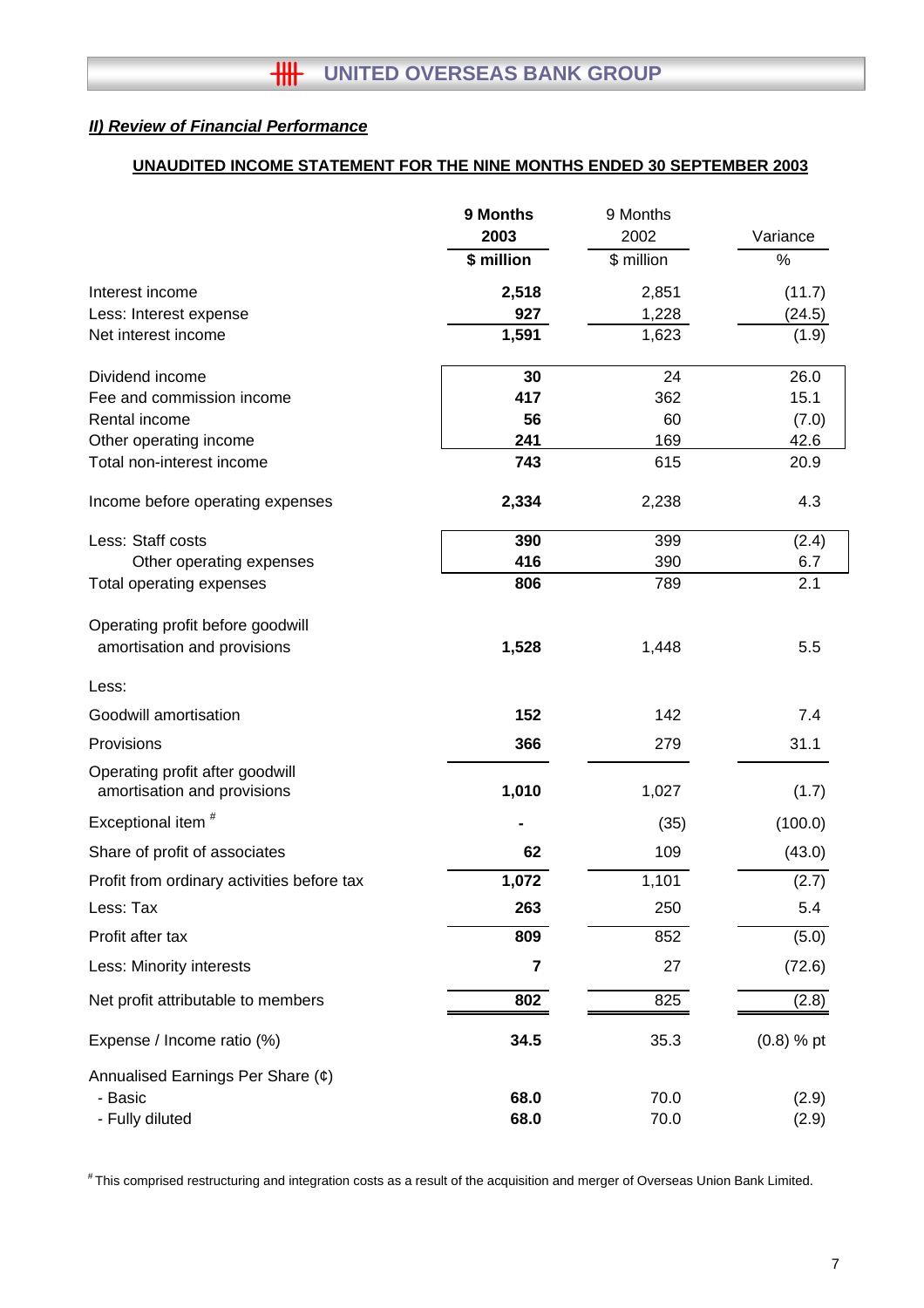## **UNAUDITED INCOME STATEMENT FOR THE THIRD QUARTER ENDED 30 SEPTEMBER 2003**

|                                                                 | 3rd<br>Quarter<br>2003 | 2nd<br>Quarter<br>2003 | 3Q03/<br>2Q03 | 3rd<br>Quarter<br>2002 | 3Q03/<br>3Q02 |
|-----------------------------------------------------------------|------------------------|------------------------|---------------|------------------------|---------------|
|                                                                 | \$ million             | \$ million             | $\%$          | \$ million             | $\%$          |
| Interest income                                                 | 817                    | 846                    | (3.5)         | 926                    | (11.8)        |
| Less: Interest expense                                          | 293                    | 314                    | (6.8)         | 392                    | (25.3)        |
| Net interest income                                             | 524                    | 532                    | (1.5)         | 534                    | (1.8)         |
| Dividend income                                                 | 11                     | 17                     | (32.8)        | 6                      | 100.3         |
| Fee and commission income                                       | 148                    | 138                    | 7.5           | 115                    | 29.2          |
| Rental income                                                   | 17                     | 18                     | (5.6)         | 20                     | (14.1)        |
| Other operating income                                          | 58                     | 86                     | (33.1)        | 89                     | (34.9)        |
| Total non-interest income                                       | 235                    | 259                    | (9.6)         | 229                    | 2.4           |
| Income before operating expenses                                | 758                    | 791                    | (4.2)         | 763                    | (0.6)         |
| Less: Staff costs                                               | 128                    | 130                    | (1.6)         | 129                    | (0.5)         |
| Other operating expenses                                        | 141                    | 141                    | (0.1)         | 133                    | 5.6           |
| Total operating expenses                                        | 269                    | 271                    | (0.8)         | 262                    | 2.6           |
| Operating profit before goodwill<br>amortisation and provisions | 489                    | 520                    | (5.9)         | 501                    | (2.3)         |
| Less:                                                           |                        |                        |               |                        |               |
| Goodwill amortisation                                           | 50                     | 51                     | (1.5)         | 49                     | 3.1           |
| Provisions                                                      | 101                    | 175                    | (42.1)        | 122                    | (17.1)        |
| Operating profit after goodwill<br>amortisation and provisions  | 338                    | 294                    | 14.9          | 330                    | 2.4           |
| Exceptional item <sup>#</sup>                                   |                        |                        |               | (17)                   | (100.0)       |
| Share of profit of associates                                   | 32                     | 27                     | 20.7          | 15                     | 114.0         |
| Profit from ordinary activities before tax                      | 370                    | 321                    | 15.4          | 328                    | 12.9          |
| Less: Tax                                                       | 87                     | 77                     | 13.3          | 88                     | (0.9)         |
| Profit after tax                                                | 283                    | 244                    | 16.0          | 240                    | 18.0          |
| Less: Minority interests                                        | $\mathbf{3}$           | $\overline{4}$         | (36.7)        | $\overline{7}$         | (61.3)        |
| Net profit attributable to members                              | 281                    | 240                    | 16.9          | 234                    | 20.2          |
| Expense / Income ratio (%)                                      | 35.5                   | 34.3                   | 1.2 % pt      | 34.4                   | 1.1 % pt      |
| Annualised Earnings Per Share (¢)                               |                        |                        |               |                        |               |
| - Basic                                                         | 71.4                   | 61.1                   | 16.9          | 59.4                   | 20.2          |
| - Fully diluted                                                 | 71.4                   | 61.1                   | 16.9          | 59.4                   | 20.2          |

# This comprised restructuring and integration costs as a result of the acquisition and merger of Overseas Union Bank Limited.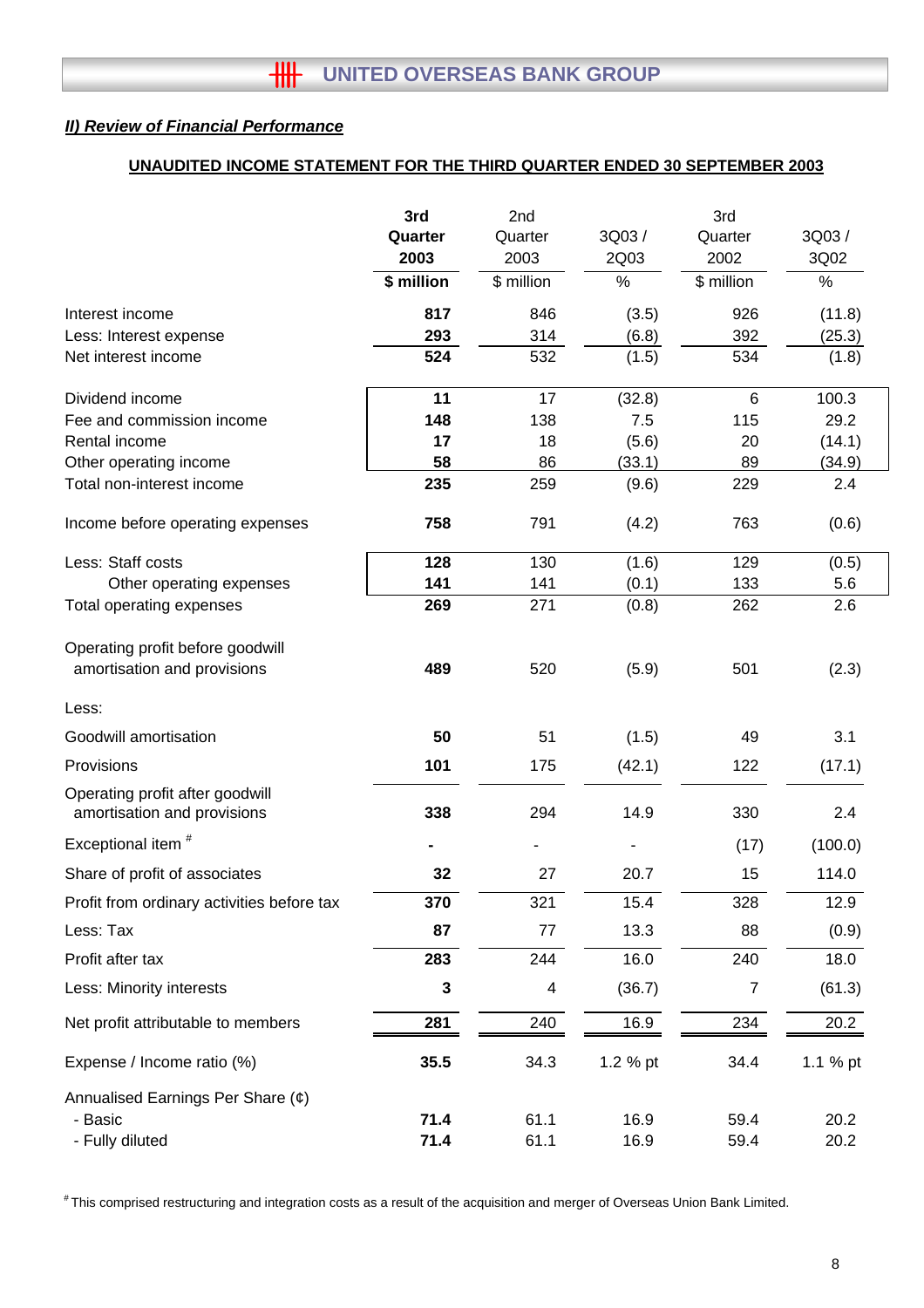#### **Net Interest Income**



Net interest income of the Group declined 1.9% to \$1,591 million for this year-to-date compared to \$1,623 million for last year-to-date. The decrease was largely due to narrowing of loan margin and lower contributions from inter-bank money market activities as a result of the low and flat interest rate yield curve. Net interest income continued to be the major contributor of total income, accounting for 68.2% (last year-todate: 72.5%) of total income.

In 3Q03, net interest income of the Group declined 1.5% to \$524 million from \$532 million in 2Q03 mainly due to lower interest income from government securities.

Average interest margin was 2.31% for this year-to-date, an increase of 7 basis points compared to 2.24% for the corresponding period last year. The increase was mainly contributed by higher yielding debt securities. Average interest margin in 3Q03 increased marginally to 2.29% from 2.28% in 2Q03.

|                                            | 9 Months<br>9 Months<br>2003<br>2002 |            | 3rd Quarter<br>2003 | 2nd Quarter<br>2003 | 3rd Quarter<br>2002 |
|--------------------------------------------|--------------------------------------|------------|---------------------|---------------------|---------------------|
|                                            | \$ million                           | \$ million | \$ million          | \$ million          | \$ million          |
| Annualised Interest Income                 | 3,367                                | 3,811      | 3.241               | 3.394               | 3,673               |
| Less: Annualised Interest Expense          | 1,239                                | 1,642      | 1,162               | 1,261               | 1,555               |
| Annualised Net Interest Income             | 2,127                                | 2,170      | 2,078               | 2,134               | 2,117               |
| Average balance of interest bearing assets | 92,217                               | 96,771     | 90,693              | 93,569              | 95,431              |
| Average Interest Margin*<br>(% )           | 2.31                                 | 2.24       | 2.29                | 2.28                | 2.22                |

#### Average Interest Margin

\* Interest margin represents net interest income as a percentage of average interest bearing assets.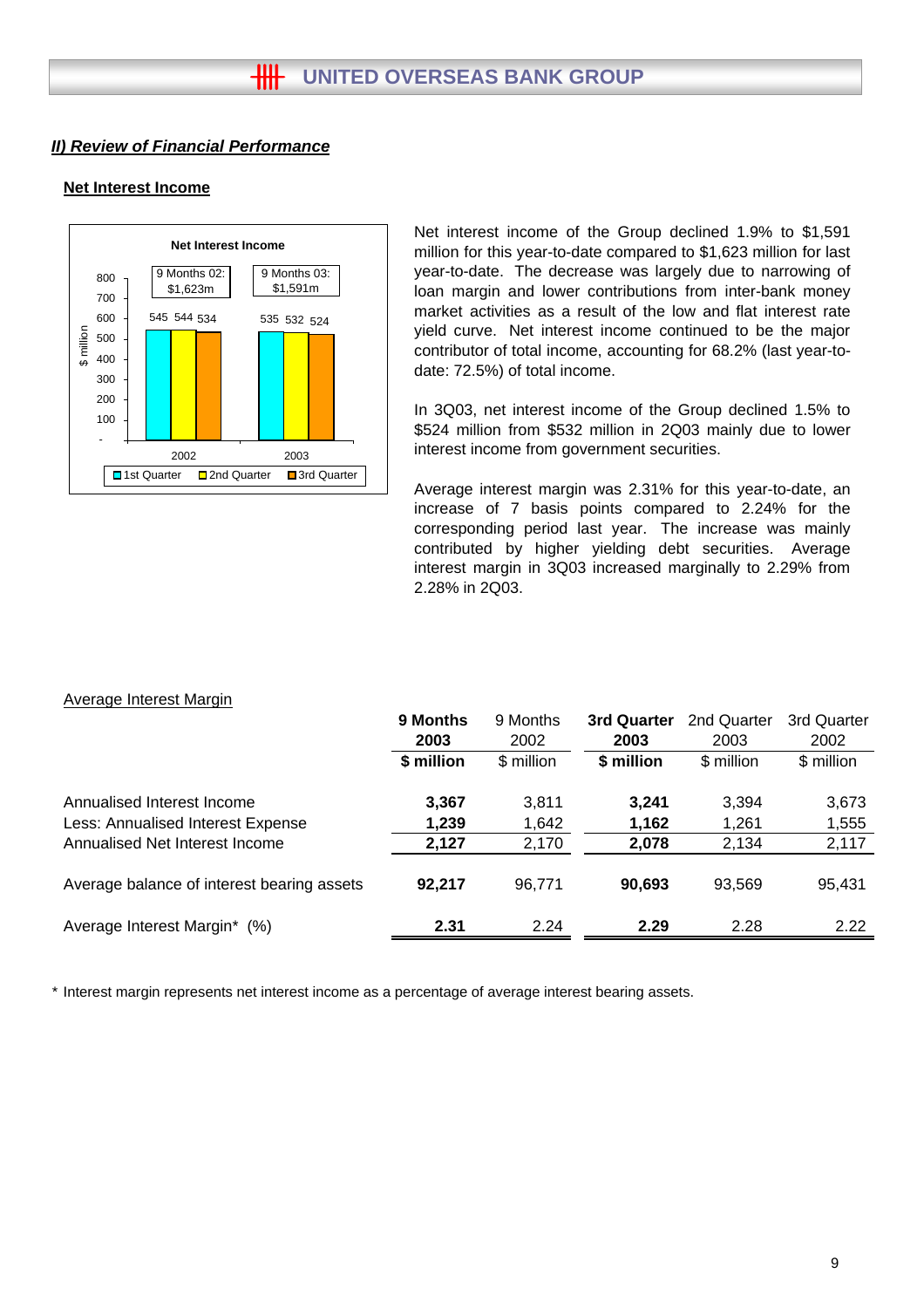## **Non-Interest Income**



Total non-interest income of the Group grew \$128 million or 20.9% to \$743 million for this year-to-date compared to \$615 million for last year-to-date. The increase in total non-interest income was mainly contributed by higher fee and commission income largely from investment-related and loan-related activities, higher gain on sale of government and investment securities, as well as higher foreign exchange profits. The Group's non-interest income for this year-to-date accounted for 31.8% (last year-to-date: 27.5%) of total income.

In 3Q03, total non-interest income decreased \$25 million or 9.6% to \$235 million from \$259 million in 2Q03, mainly due to lower net profit from dealing securities, government securities and derivatives, lower foreign exchange profits, lower gain on sale of investment securities and lower dividend income. These were partially offset by higher fee and commission income from fund management and investment-related activities.

#### Composition of Non-Interest Income

|                                                                                        | 9 Months       | 9 Months   | 3rd Quarter    | 2nd Quarter    | 3rd Quarter    |
|----------------------------------------------------------------------------------------|----------------|------------|----------------|----------------|----------------|
|                                                                                        | 2003           | 2002       | 2003           | 2003           | 2002           |
|                                                                                        | \$ million     | \$ million | \$ million     | \$ million     | \$ million     |
| Fee and commission income                                                              |                |            |                |                |                |
| Credit card                                                                            | 64             | 69         | 24             | 20             | 26             |
| Fund management                                                                        | 53             | 56         | 21             | 16             | 17             |
| Futures broking & stockbroking                                                         | 27             | 41         | 10             | 9              | 11             |
| Investment-related                                                                     | 51             | 16         | 23             | 12             | $\overline{4}$ |
| Loan-related                                                                           | 83             | 56         | 21             | 35             | 16             |
| Service charges                                                                        | 37             | 31         | 13             | 12             | 11             |
| Trade-related                                                                          | 81             | 75         | 27             | 27             | 26             |
| <b>Others</b>                                                                          | 21             | 17         | 10             | 7              | $\overline{4}$ |
|                                                                                        | 417            | 362        | 148            | 138            | 115            |
| Dividend and rental income                                                             | 86             | 84         | 29             | 35             | 26             |
| Other operating income<br>Net profit / (loss) from:                                    |                |            |                |                |                |
| - dealing securities, government<br>securities and derivatives                         | 67             | 27         | 10             | 22             | 23             |
| - foreign exchange dealings<br>- disposal of investment securities /                   | 87             | 65         | 16             | 28             | 25             |
| associates                                                                             | 36             | 14         | 14             | 18             | 8              |
| - disposal and liquidation of subsidiaries<br>- disposal of properties and other fixed | $\mathbf{0}^*$ |            | $(0)^{\wedge}$ | $0^*$          | 1              |
| assets                                                                                 | 9              | 7          | 1              | $\overline{2}$ | 5              |
| - others                                                                               | 41             | 54         | 16             | 16             | 26             |
|                                                                                        | 241            | 169        | 58             | 86             | 89             |
| Total non-interest income                                                              | 743            | 615        | 235            | 259            | 229            |

\* Less than \$500,000

^ Less than (\$500,000)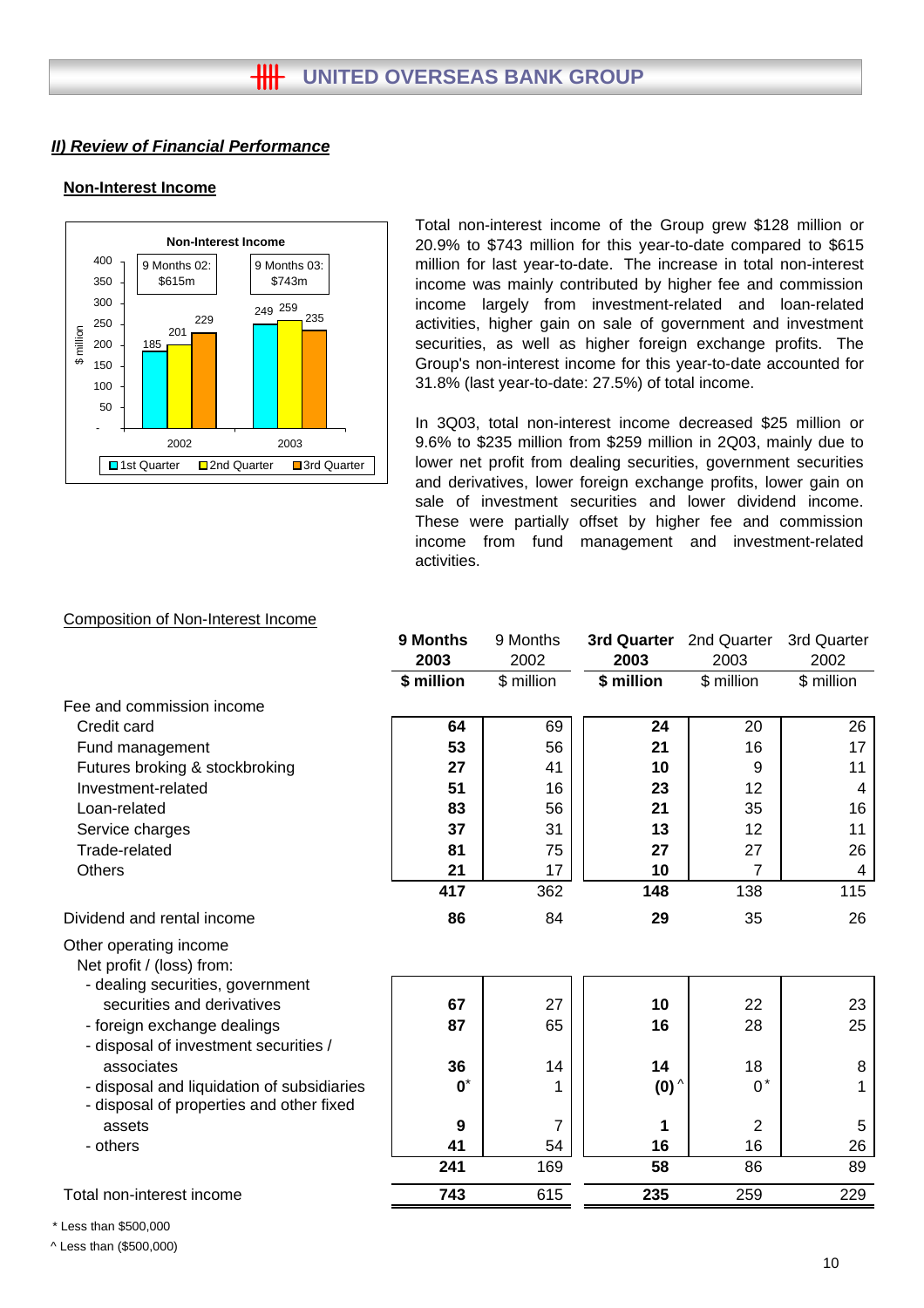#### **Operating Expenses**

Total operating expenses amounted to \$806 million for this year-to-date, representing an increase of 2.1% over that in the same period last year. The increase was attributed to higher other operating expenses, partially offset by lower staff costs. As a result of a higher growth in total income compared to that of total operating expenses, the expense-to-income ratio of the Group improved to 34.5% for this year-to-date from 35.3% for last year-to-date.

In 3Q03, total operating expenses reduced 0.8% to \$269 million from \$271 million in 2Q03, while expense-toincome ratio increased to 35.5% from 34.3% in 2Q03.

|                                                 | 9 Months   | 9 Months<br>3rd Quarter |            | 2nd Quarter | 3rd Quarter |
|-------------------------------------------------|------------|-------------------------|------------|-------------|-------------|
|                                                 | 2003       | 2002                    | 2003       | 2003        | 2002        |
|                                                 | \$ million | \$ million              | \$ million | \$ million  | \$ million  |
| Staff costs                                     | 390        | 399                     | 128        | 130         | 129         |
| Other operating expenses                        | 416        | 390                     | 141        | 141         | 133         |
| Total operating expenses $^{\circledR}$         | 806        | 789                     | 269        | 271         | 262         |
| <sup>@</sup> Total operating expenses included: |            |                         |            |             |             |

| <b>IT-related expenses</b>  | 149   | 148   | 49    | 48    | 46 l |
|-----------------------------|-------|-------|-------|-------|------|
| IT-related expenses as %    |       |       |       |       |      |
| of total operating expenses | 18.4% | 18.8% | 18.4% | 17.7% | 7.5% |

#### **Other Operating Expenses**

|                                                                       | 9 Months<br>9 Months<br>2003<br>2002 |            | 3rd Quarter<br>2003 | 2nd Quarter<br>2003 | 3rd Quarter<br>2002 |
|-----------------------------------------------------------------------|--------------------------------------|------------|---------------------|---------------------|---------------------|
|                                                                       | \$ million                           | \$ million | \$ million          | \$ million          | \$ million          |
| Depreciation                                                          |                                      |            |                     |                     |                     |
| - Land and buildings<br>- Office equipment, computers,                | 20                                   | 19         |                     |                     | 6                   |
| fixtures and other fixed assets                                       | 60                                   | 69         | 21                  | 20                  | 21                  |
|                                                                       | 80                                   | 88         | 27                  | 27                  | 27                  |
| Rental of premises and equipment<br>Maintenance of premises and other | 31                                   | 38         | 10                  | 10                  | 10                  |
| fixed assets                                                          | 41                                   | 33         | 13                  | 14                  | 14                  |
| Other expenses                                                        | 264                                  | 231        | 91                  | 90                  | 83                  |
| Total other operating expenses                                        | 416                                  | 390        | 141                 | 141                 | 133                 |

Other operating expenses increased 6.7% to \$416 million for this year-to-date compared to \$390 million for the corresponding period last year, mainly to support increased advertising and promotion activities, as well as higher maintenance costs on premises and other fixed assets. These were partially offset by lower depreciation of fixed assets and lower rental expenses.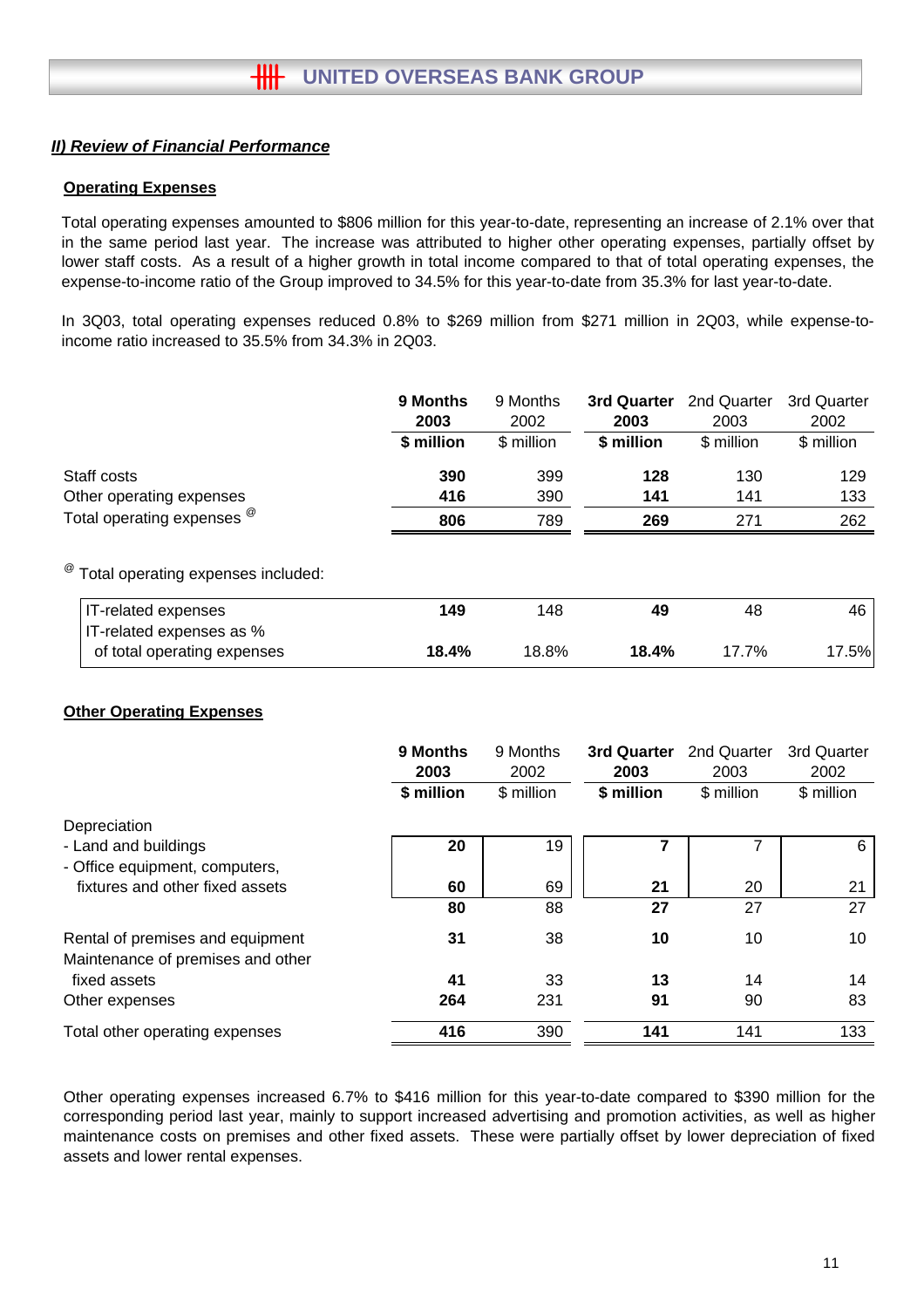#### **Provisions Charged to Income Statement**

Total provision charges of \$366 million for this year-to-date was 31.1% higher than \$279 million for last year-todate. The increase was mainly attributed to provision for diminution in value of government securities as compared to a write-back in the same period last year.

In 3Q03, total provision charges decreased to \$101 million from \$175 million in 2Q03. The decrease was mainly due to lower specific provisions made for loans, partially offset by higher provision for diminution in value of government securities.

|                                             | 9 Months<br>2003 | 9 Months<br>3rd Quarter<br>2002 |            | 2nd Quarter<br>2003 | 3rd Quarter<br>2002 |
|---------------------------------------------|------------------|---------------------------------|------------|---------------------|---------------------|
|                                             | \$ million       | \$ million                      | \$ million | \$ million          | \$ million          |
| Specific provisions for loans               | 292              | 292                             | 47         | 163                 | 101                 |
| General provisions                          | ۰                |                                 |            | $\blacksquare$      |                     |
| Specific provisions for diminution in value |                  |                                 |            |                     |                     |
| of investments and other assets             | 74               | (19)                            | 55         | 12                  | 15                  |
| Total provisions                            | 366              | 279                             | 101        | 175                 | 122                 |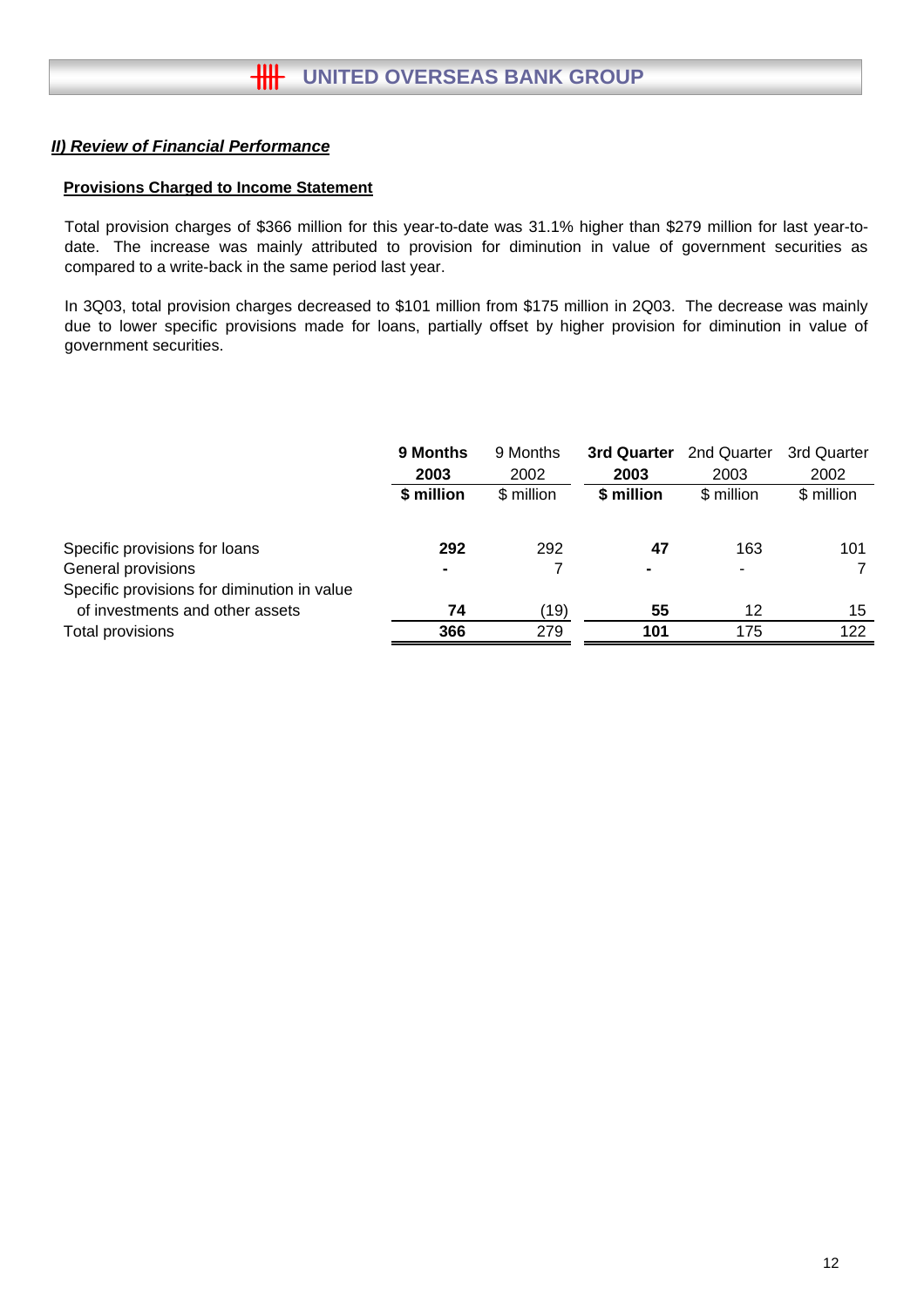#### *III) Non-Performing Loans (NPLs) and Cumulative Provisions*

#### **NPLs and Cumulative Provisions**

NPLs edged down 5.9% to \$5,343 million as at 30 September 2003 from \$5,679 million as at 31 December 2002. Consequently, the ratio of NPLs (excluding debt securities) to total gross customer loans improved by 0.6% point to 8.4%. Of the total NPLs, \$2,837 million or 53.1% were secured by collateral, and \$3,406 million or 63.7% were in the Substandard category. Total cumulative provisions as at 30 September 2003 were \$3,438 million, a decrease of 1.9% over \$3,504 million as at 31 December 2002, and provided a coverage of 64.3% against the total NPLs and 137.2% against the unsecured NPLs.

NPLs as at 30 September 2003 declined 11.3% or \$678 million compared to \$6,021 million as at 30 September 2002. As a result, the ratio of NPLs (excluding debt securities) to total gross customer loans reduced 1.1% points to 8.4% as at 30 September 2003 from 9.5% as at 30 September 2002. Cumulative provision coverage against unsecured NPLs increased 3.1% points to 137.2% as at 30 September 2003 from 134.1% as at 30 September 2002.



| <b>NPLs</b>                                                         |       |       |       |       | \$ million |
|---------------------------------------------------------------------|-------|-------|-------|-------|------------|
| Substandard                                                         | 3,406 | 3,386 | 3,619 | 3,945 | 3,851      |
| Doubtful                                                            | 378   | 425   | 447   | 439   | 497        |
| Loss                                                                | 1,559 | 1,582 | 1,613 | 1,637 | 1,620      |
| <b>Total NPLs</b>                                                   | 5,343 | 5,393 | 5,679 | 6,021 | 5,968      |
| <b>Cumulative Provisions</b>                                        |       |       |       |       | \$ million |
| <b>Specific Provisions</b>                                          | 2,013 | 2,069 | 2,079 | 2,085 | 1,899      |
| <b>General Provisions</b>                                           | 1,425 | 1,427 | 1,425 | 1,435 | 1,435      |
| <b>Total Cumulative Provisions</b>                                  | 3,438 | 3,496 | 3,504 | 3,520 | 3,334      |
| Ratios                                                              |       |       |       |       | %          |
| NPLs*/Gross Customer Loans                                          | 8.4   | 8.4   | 9.0   | 9.5   | 9.3        |
| <b>Cumulative Provisions/NPLs</b>                                   | 64.3  | 64.8  | 61.7  | 58.5  | 55.9       |
| Cumulative Provisions/Doubtful & Loss NPLs                          | 177.5 | 174.2 | 170.1 | 169.6 | 157.5      |
| <b>Cumulative Provisions/Unsecured NPLs</b>                         | 137.2 | 137.3 | 138.3 | 134.1 | 136.6      |
| <b>Cumulative Provisions*/Gross Customer Loans</b>                  | 5.4   | 5.5   | 5.5   | 5.5   | 5.2        |
| General Provision/Gross Customer Loans (net of Specific Provision*) | 2.3   | 2.3   | 2.4   | 2.3   | 2.3        |
| <b>NPLs/Total Assets</b>                                            | 4.9   | 5.0   | 5.3   | 5.6   | 5.2        |

\* Excluding debt securities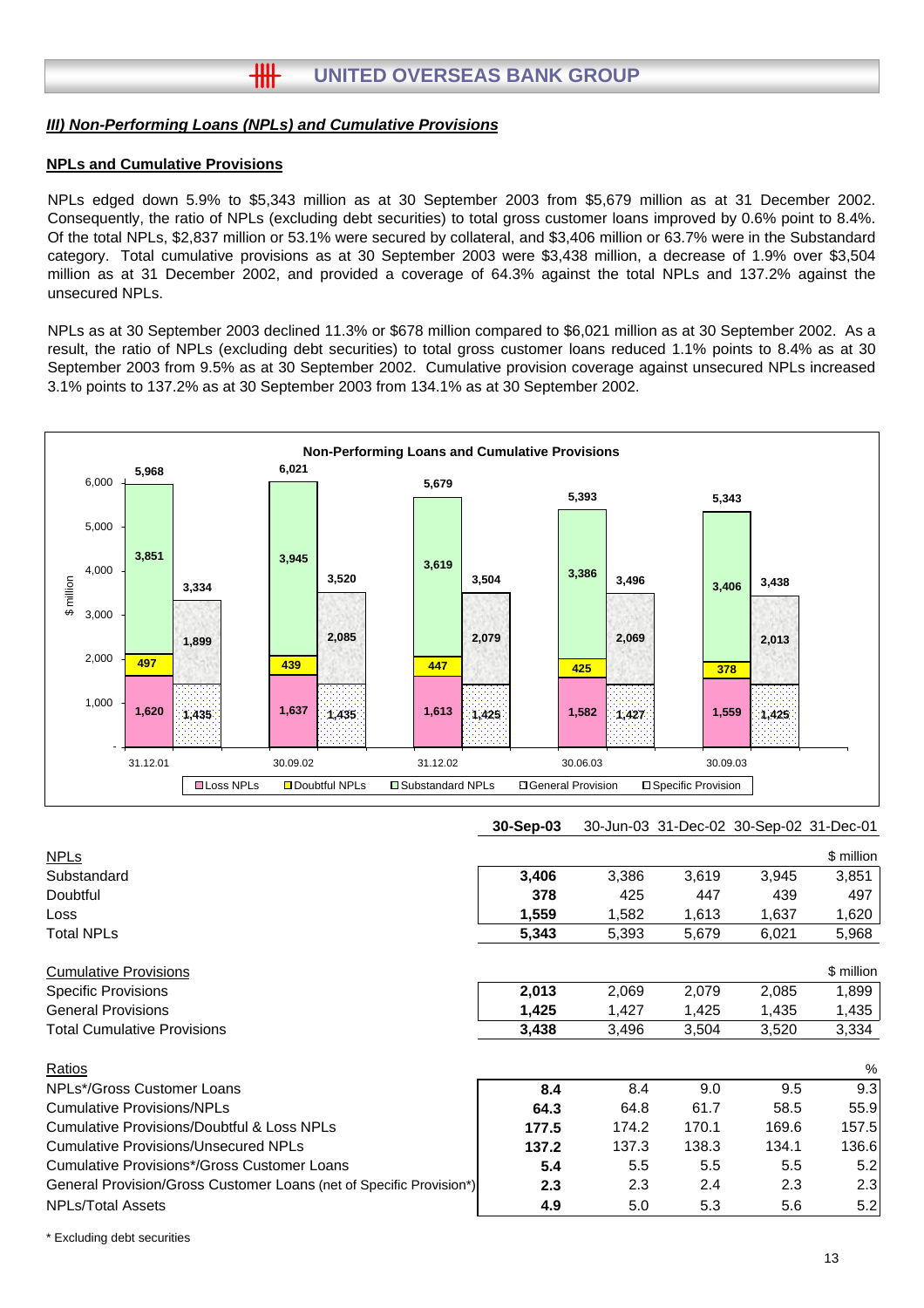#### *III) Non-Performing Loans (NPLs) and Cumulative Provisions*

#### **NPLs by Region**

By geographical region, Singapore accounted for \$3,703 million or 69.3% of the total NPLs as at 30 September 2003. NPLs of Singapore decreased \$232 million or 5.9% compared to that as at 31 December 2002, and \$440 million or 10.6% compared to that as at 30 September 2002.

NPLs of the Five Regional Countries reduced \$84 million or 5.8% to \$1,374 million as at 30 September 2003 from \$1,458 million as at 31 December 2002, and \$156 million or 10.2% from \$1,530 million as at 30 September 2002.

NPLs of Greater China as at 30 September 2003 were \$172 million, representing a decline of 5.5% over \$182 million as at 31 December 2002, and 21.5% over \$219 million as at 30 September 2002.

|                                |            | 30-Sep-03         |            | 31-Dec-02         |            | 30-Sep-02  |
|--------------------------------|------------|-------------------|------------|-------------------|------------|------------|
|                                | Amount     | As % of           | Amount     | As % of           | Amount     | As % of    |
|                                | \$ million | <b>Total NPLs</b> | \$ million | <b>Total NPLs</b> | \$ million | Total NPLs |
| Singapore                      | 3,703      | 69.3              | 3,935      | 69.3              | 4,143      | 68.8       |
| <b>Five Regional Countries</b> |            |                   |            |                   |            |            |
| Malaysia                       | 924        | 17.3              | 943        | 16.6              | 984        | 16.4       |
| Indonesia                      | 107        | 1.9               | 156        | 2.8               | 170        | 2.8        |
| Philippines                    | 191        | 3.6               | 208        | 3.7               | 217        | 3.6        |
| Thailand                       | 137        | 2.6               | 144        | 2.5               | 151        | 2.5        |
| South Korea                    | 15         | 0.3               |            | 0.1               | 8          | 0.1        |
|                                | 1.374      | 25.7              | 1,458      | 25.7              | 1,530      | 25.4       |
| Greater China                  | 172        | 3.2               | 182        | 3.2               | 219        | 3.7        |
| <b>Others</b>                  | 94         | 1.8               | 104        | 1.8               | 129        | 2.1        |
| <b>Total NPLs</b>              | 5,343      | 100.0             | 5.679      | 100.0             | 6,021      | 100.0      |

#### **NPLs by Industry**

NPLs as at 30 September 2003 were led by non-bank financial institutions and professionals and private individuals sectors. NPLs across all sectors were managed down from their respective levels as at 30 September 2002.

|                                       | 30-Sep-03  |                 | 31-Dec-02  |          |            | 30-Sep-02 |  |
|---------------------------------------|------------|-----------------|------------|----------|------------|-----------|--|
|                                       |            | As % of         |            | As % of  |            | As % of   |  |
|                                       |            | <b>Gross</b>    |            | Gross    |            | Gross     |  |
|                                       | Amount     | <b>Customer</b> | Amount     | Customer | Amount     | Customer  |  |
|                                       | \$ million | Loans           | \$ million | Loans    | \$ million | Loans     |  |
| Transport, storage and communication  | 104        | 5.7             | 124        | 6.0      | 130        | 7.0       |  |
| Building and construction             | 810        | 10.3            | 843        | 9.2      | 1,059      | 11.0      |  |
| Manufacturing                         | 796        | 13.6            | 874        | 16.2     | 901        | 16.6      |  |
| Non-bank financial institutions       | 1.010      | 9.6             | 1,029      | 9.5      | 1,069      | 9.5       |  |
| General commerce                      | 709        | 11.4            | 769        | 12.4     | 814        | 13.1      |  |
| Professionals and private individuals | 972        | 10.0            | 1,014      | 10.9     | 1,037      | 11.2      |  |
| Housing loans                         | 657        | 4.5             | 668        | 4.8      | 666        | 4.8       |  |
| <b>Others</b>                         | 222        | 3.5             | 294        | 5.3      | 322        | 5.6       |  |
| Sub-total                             | 5.280      | 8.4             | 5,615      | 9.0      | 5.998      | 9.5       |  |
| Debt securities                       | 63         |                 | 64         |          | 23         |           |  |
| <b>Total NPLs</b>                     | 5,343      |                 | 5,679      |          | 6,021      |           |  |

#### **Secured / Unsecured NPLs**

As at 30 September 2003, 53.1% of the Group's total NPLs was secured by collateral, compared to 55.4% and 56.4% as at 31 December 2002 and 30 September 2002 respectively. The decline in the level of secured NPLs was primarily due to lower collateral value in a weak property market.

| 30-Sep-03         |                   | 31-Dec-02  |                   | 30-Sep-02  |            |
|-------------------|-------------------|------------|-------------------|------------|------------|
| As % of<br>Amount |                   | Amount     | As % of           | Amount     | As $%$ of  |
| \$ million        | <b>Total NPLs</b> | \$ million | <b>Total NPLs</b> | \$ million | Total NPLs |
| 2.837             | 53.1              | 3.146      | 55.4              | 3.397      | 56.4       |
| 2.506             | 46.9              | 2,533      | 44.6              | 2.624      | 43.6       |
| 5.343             | 100.0             | 5.679      | 100.0             | 6.021      | 100.0      |
|                   |                   |            |                   |            |            |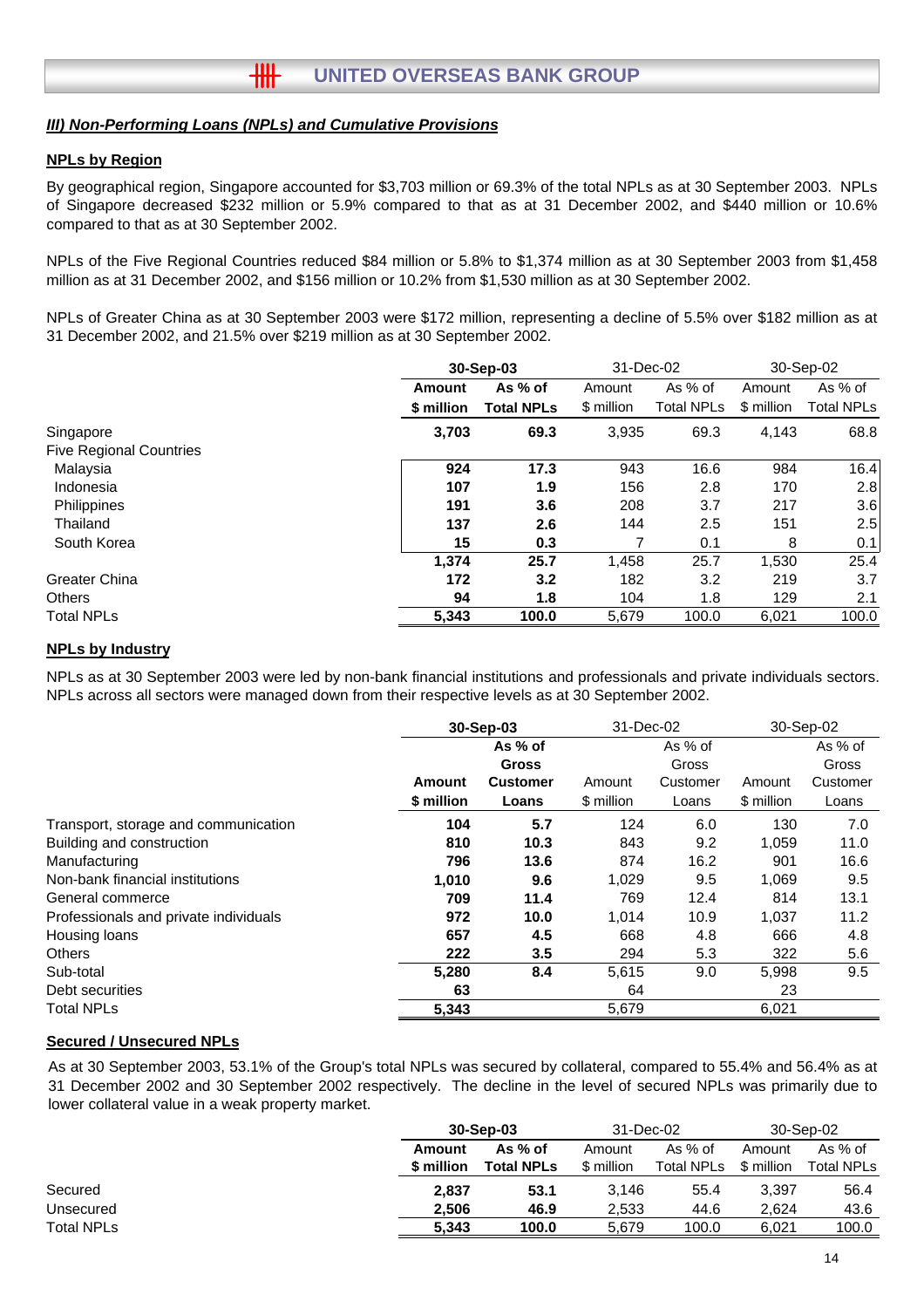## *IV) Segmental Analysis*

#### **Geographical Segments**

The following geographical segment information is based on the location where the transactions and assets are booked. It provides an approximation to geographical segment information that is based on location of customers and assets. The information is stated after elimination of inter-segment transactions.

#### **Income before operating expenses**

|                                     | 9 Months   | 9 Months   | 3rd Quarter | 2nd Quarter | 3rd Quarter |
|-------------------------------------|------------|------------|-------------|-------------|-------------|
|                                     | 2003       | 2002       | 2003        | 2003        | 2002        |
|                                     | \$ million | \$ million | \$ million  | \$ million  | \$ million  |
| Singapore (including Asian          |            |            |             |             |             |
| <b>Currency Units)</b>              | 1,756      | 1,694      | 566         | 586         | 571         |
| Other ASEAN countries               | 372        | 338        | 128         | 127         | 119         |
| <b>Other Asia Pacific countries</b> | 129        | 146        | 41          | 47          | 51          |
| Rest of the world                   | 77         | 59         | 23          | 31          | 21          |
| Total                               | 2,334      | 2,238      | 758         | 791         | 763         |

## **Profit before tax**

|                              | 9 Months   | 9 Months   | 3rd Quarter | 2nd Quarter | 3rd Quarter |
|------------------------------|------------|------------|-------------|-------------|-------------|
|                              | 2003       | 2002       | 2003        | 2003        | 2002        |
|                              | \$ million | \$ million | \$ million  | \$ million  | \$ million  |
| Singapore (including Asian   |            |            |             |             |             |
| Currency Units)              | 937        | 962        | 324         | 267         | 239         |
| Other ASEAN countries        | 173        | 157        | 61          | 64          | 83          |
| Other Asia Pacific countries | 58         | 90         | 20          | 17          | 42          |
| Rest of the world            | 56         | 34         | 16          | 24          | 12          |
|                              | 1,224      | 1,243      | 420         | 372         | 377         |
| Goodwill amortisation        | (152)      | (142)      | (50)        | (51)        | (49)        |
| Total                        | 1,072      | 1,101      | 370         | 321         | 328         |
|                              |            |            |             |             |             |

#### **Total assets**

|                                     | 30-Sep-03  | 31-Dec-02  | 30-Sep-02  |
|-------------------------------------|------------|------------|------------|
|                                     | \$ million | \$ million | \$ million |
| Singapore (including Asian          |            |            |            |
| Currency Units)                     | 71.845     | 77.286     | 76,417     |
| Other ASEAN countries               | 15,586     | 12.477     | 13,168     |
| <b>Other Asia Pacific countries</b> | 11.481     | 8,365      | 8,839      |
| Rest of the world                   | 5,589      | 5,675      | 4,917      |
|                                     | 104.501    | 103,803    | 103,342    |
| Goodwill                            | 3,516      | 3,666      | 3,744      |
| Total                               | 108,016    | 107,469    | 107,086    |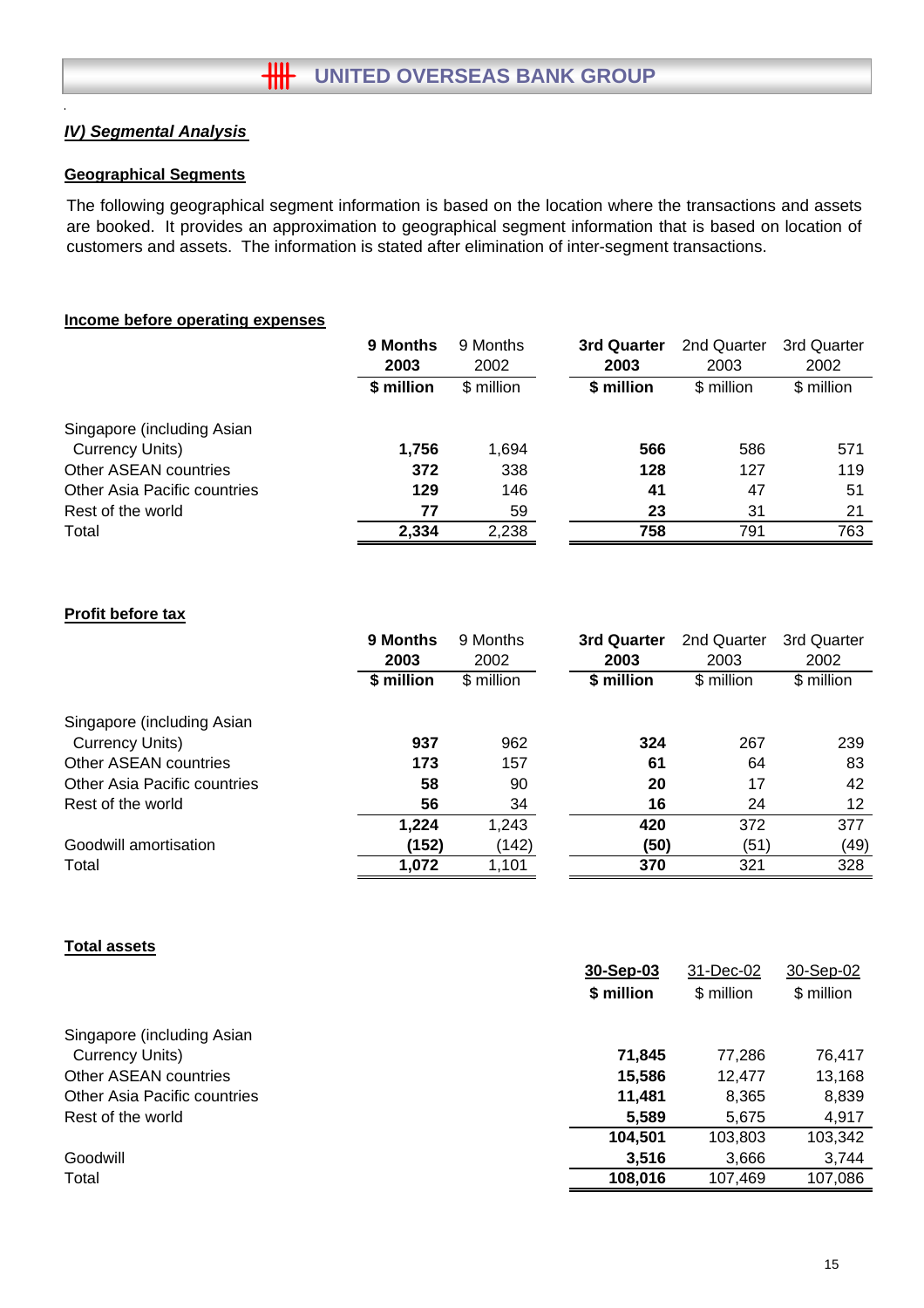## *V) Overview of Balance Sheet*

## **Total Assets**

The Group's total assets as at 30 September 2003 were \$108,016 million, representing an increase of 0.5% and 0.9% over \$107,469 million as at 31 December 2002 and \$107,086 million as at 30 September 2002 respectively. The increase came primarily from higher cash and balances with central banks and investment securities, partially offset by lower government securities and inter-bank placements and balances.

#### **Customer Loans**

Net loans and advances to customers as at 30 September 2003 were \$59,248 million, representing an increase of 0.6% over \$58,884 million as at 31 December 2002. The increase was mainly from housing loans and trade financing, partially offset by a decrease in overdrafts. Compared to net loans and advances of \$59,742 million as at 30 September 2002, there was a decrease of 0.8%, largely due to lower overdrafts and term loans, partially offset by higher housing loans.

|                                              | 31-Dec-02<br>30-Sep-03 |               | 30-Sep-02  |       |            |       |
|----------------------------------------------|------------------------|---------------|------------|-------|------------|-------|
| Customer Loans Analysed By Product Group     | \$ million             | $\frac{0}{0}$ | \$ million | $\%$  | \$ million | $\%$  |
| Housing loans                                | 14,488                 | 23.1          | 13,841     | 22.2  | 13,785     | 21.8  |
| Term Ioans                                   | 35,302                 | 56.4          | 35,253     | 56.5  | 35,990     | 56.9  |
| Trade financing                              | 3,324                  | 5.3           | 2,915      | 4.7   | 2.935      | 4.6   |
| Overdrafts                                   | 9,523                  | 15.2          | 10,330     | 16.6  | 10,529     | 16.7  |
| Total gross customer loans                   | 62,637                 | 100.0         | 62,339     | 100.0 | 63,239     | 100.0 |
| General provisions                           | (1, 425)               |               | (1, 425)   |       | (1, 435)   |       |
| Specific provisions and Interest-in-suspense | (1, 965)               |               | (2,030)    |       | (2,062)    |       |
| Total net customer loans                     | 59,248                 |               | 58,884     |       | 59,742     |       |
| Gross Customer Loans Analysed By             | 30-Sep-03              |               | 31-Dec-02  |       | 30-Sep-02  |       |
| Industry                                     | \$ million             | %             | \$ million | %     | \$ million | %     |
| Transport, storage and communication         | 1,816                  | 2.9           | 2,058      | 3.3   | 1,852      | 2.9   |
| Building and construction                    | 7,841                  | 12.5          | 9,148      | 14.7  | 9,588      | 15.2  |
| Manufacturing                                | 5,859                  | 9.4           | 5,392      | 8.6   | 5,443      | 8.6   |

| Non-bank financial institutions       | 10.470 | 16.7  | 10.809 | 17.3  | 11.292 | 17.8  |
|---------------------------------------|--------|-------|--------|-------|--------|-------|
| General commerce                      | 6.209  | 9.9   | 6,200  | 10.0  | 6.192  | 9.8   |
| Professionals and private individuals | 9.678  | 15.5  | 9,335  | 15.0  | 9.295  | 14.7  |
| Housing loans                         | 14,488 | 23.1  | 13.841 | 22.2  | 13.785 | 21.8  |
| <b>Others</b>                         | 6.276  | 10.0  | 5.556  | 8.9   | 5.791  | 9.2   |
| Total gross customer loans            | 62.637 | 100.0 | 62.339 | 100.0 | 63.239 | 100.0 |

#### **Deposits**

Total deposits as at 30 September 2003 were \$84,189 million, representing a decrease of 3.5% and 4.5% over \$87,221 million as at 31 December 2002 and \$88,137 million as at 30 September 2002 respectively. The decrease was from lower bankers' deposits and customer fixed deposits, partially offset by higher savings and other deposits.

As at 30 September 2003, customer deposits accounted for 78.5% of total deposits.

|                                        | 30-Sep-03  |       | 31-Dec-02  |       | 30-Sep-02  |       |
|----------------------------------------|------------|-------|------------|-------|------------|-------|
| Deposits Analysed By Product Group     | \$ million | %     | \$ million | %     | \$ million | %     |
| Bankers' deposits<br>Customer deposits | 18.097     | 21.5  | 19.302     | 22.1  | 20.735     | 23.5  |
| Fixed deposits                         | 42,495     | 50.5  | 47,287     | 54.2  | 47,600     | 54.0  |
| Savings and other deposits             | 23,597     | 28.0  | 20,632     | 23.7  | 19,802     | 22.5  |
|                                        | 66.092     | 78.5  | 67.919     | 77.9  | 67,402     | 76.5  |
| Total deposits                         | 84,189     | 100.0 | 87,221     | 100.0 | 88,137     | 100.0 |
|                                        |            |       |            |       |            |       |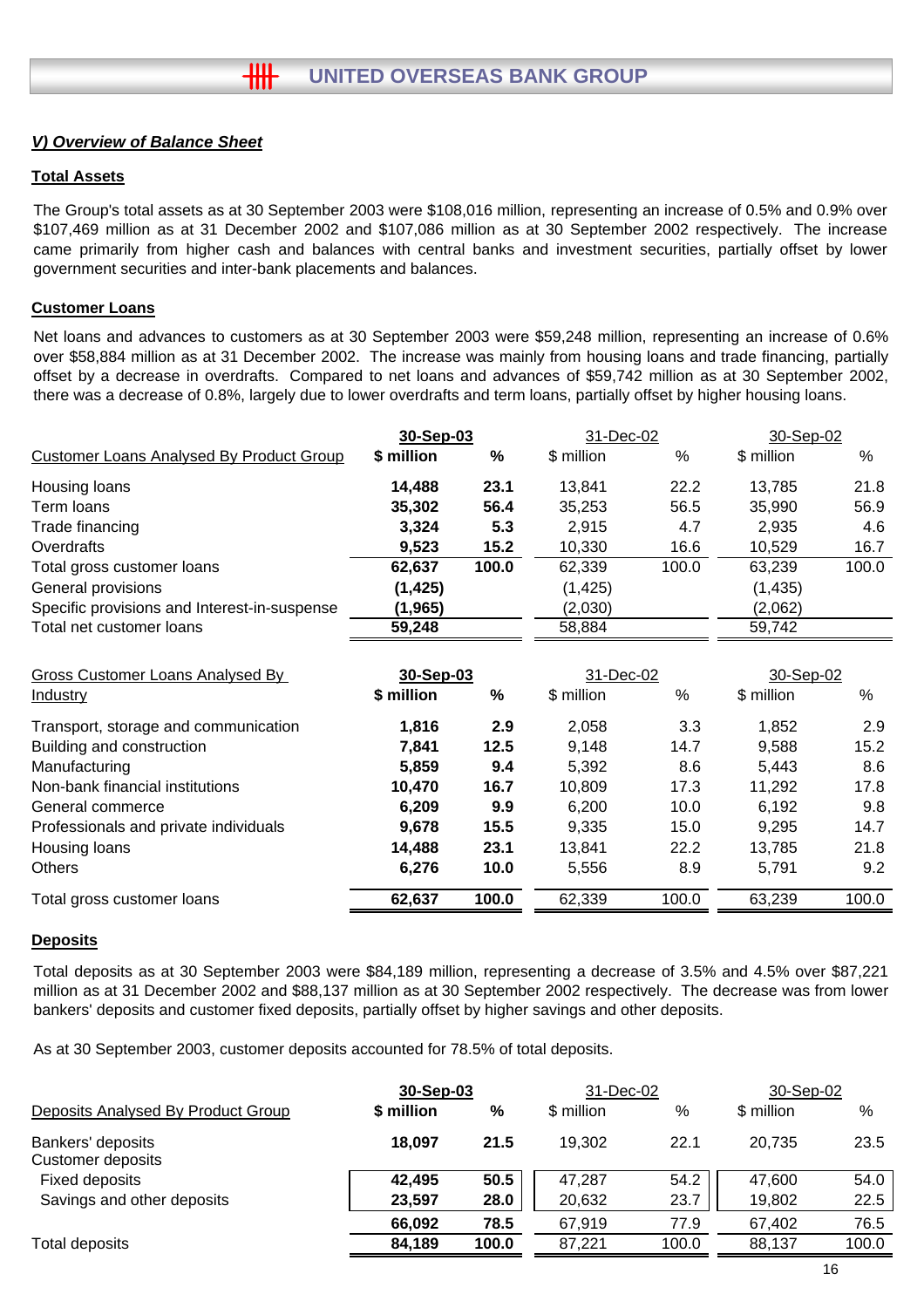## *V) Overview of Balance Sheet*

#### **Loans / Deposits Ratio\***

Loans-to-deposits ratio was 89.6% as at 30 September 2003, representing an increase of 2.9% points over 86.7% as at 31 December 2002, and an increase of 1.0% point over 88.6% as at 30 September 2002.



\* Loans refer to net customer loans while Deposits refer to customer deposits.

#### **Debts Issued**

|     |                                                          | 30-Sep-03  | 31-Dec-02  | 30-Sep-02  |
|-----|----------------------------------------------------------|------------|------------|------------|
|     |                                                          | \$ million | \$ million | \$ million |
| (a) | <b>Subordinated Notes</b>                                |            |            |            |
|     | S\$1.3 billion 4.95% Subordinated Notes due 2016         |            |            |            |
|     | Callable with Step-up in 2011 ("S\$ Notes")              | 1,300      | 1,300      | 1,300      |
|     | US\$1 billion 4.50% Subordinated Notes due 2013          |            |            |            |
|     | ("US\$ Notes")                                           | 1,729      |            |            |
|     |                                                          | 3,029      | 1,300      | 1,300      |
|     | Unamortised discount and expenses incurred in connection |            |            |            |
|     | with the issue of the subordinated notes                 | (10)       | (6)        | (6)        |
|     |                                                          | 3,018      | 1,294      | 1,294      |
| (b) | <b>Asset Backed Commercial Papers ("ABCPs")</b>          |            |            |            |
|     | S\$ ABCPs                                                | 703        | 642        | 501        |
|     | US\$ ABCPs                                               | 206        | 211        | 18         |
|     |                                                          | 909        | 852        | 518        |
| (c) | Others                                                   | 303        |            |            |
|     | Total debts issued                                       | 4,231      | 2,147      | 1,812      |
|     |                                                          |            |            |            |

(a) The S\$ Notes were issued by the Bank at par on 30 September 2001 and mature on 30 September 2016. The S\$ Notes may be redeemed at par at the option of the Bank, in whole but not in part, on 30 September 2011 or at any interest payment date in the event of certain changes to the tax laws of Singapore, subject to the prior approval of the Monetary Authority of Singapore and certain other conditions. Interest is payable semi-annually at 4.95% per annum up to and including 29 September 2011. From and including 30 September 2011, interest will be payable semiannually at a fixed rate equal to the five-year Singapore Dollar Interest Rate Swap (Offer Rate) as at 30 September 2011 plus 2.25% per annum.

The Bank has entered into interest rate swaps to manage the interest rate risk arising from the S\$ Notes.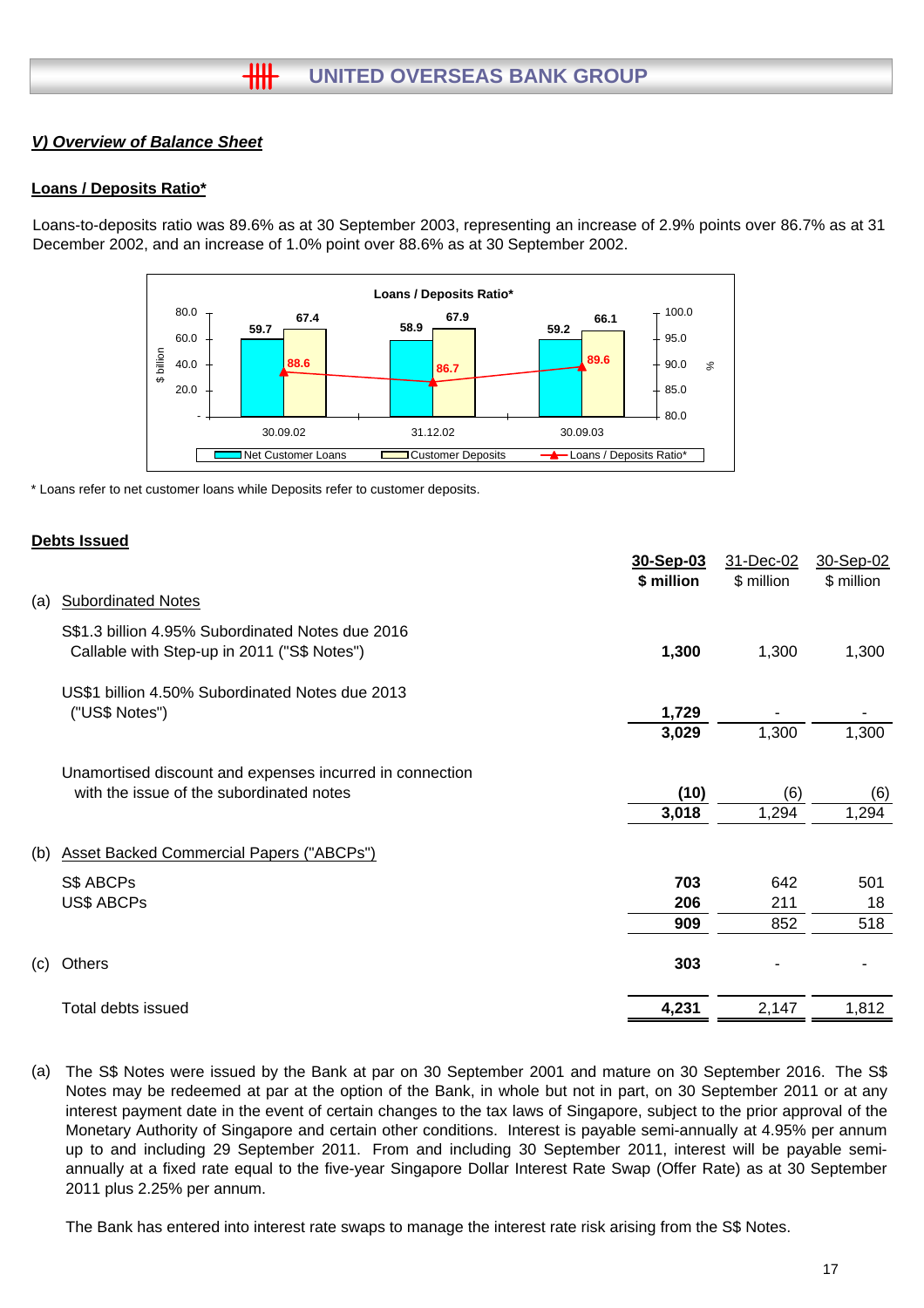## *V) Overview of Balance Sheet*

#### **Debts Issued (cont'd)**

The US\$ Notes were issued by the Bank at 99.96% on 30 June 2003 and mature on 2 July 2013. These fixed rate notes may be redeemed at par at the option of the Bank, in whole, in the event of certain changes to the tax laws of Singapore, subject to the prior approval of the Monetary Authority of Singapore and certain other conditions. Interest is payable semi-annually on 2 January and 2 July of each year, beginning 2 January 2004, at the rate of 4.50% per annum.

The S\$ Notes and US\$ Notes are unsecured.

(b) The ABCPs were issued in relation to a \$1 billion ABCP programme carried out by Archer 1 Limited, a special purpose entity (SPE). The ABCPs have maturity of less than one year, and are secured by a first floating charge in favour of the trustee, Bermuda Trust (Singapore) Limited, on all assets of the SPE. These assets have been included in the assets of the Group.

Interest rates of the S\$ ABCPs and US\$ ABCPs as at 30 September 2003 range from 1.0% to 1.3% (31 December 2002: 1.5% to 1.9%) per annum and 1.2% to 1.4% (31 December 2002: 2.1% to 2.45%) per annum respectively.

The holders of the ABCPs are entitled to receive payment comprising both the principal and interest as contracted in the ABCPs but only to the extent that there are available resources in the SPE to meet those payments. The holders of the ABCPs have no recourse to the Group.

The SPE intends to issue new ABCPs upon maturity of the outstanding ABCPs for as long as the SPE intends to carry on its principal activity of investment holding.

(c) Other debts issued comprise index-linked notes, credit-linked notes and interest rate-linked notes.

#### **Shareholders' Funds**

Shareholders' funds as at 30 September 2003 were \$12,929 million, representing an increase of 2.2% and 1.2% over \$12,653 million as at 31 December 2002 and \$12,777 million as at 30 September 2002 respectively. The increase was largely contributed by retained profits.

Unrealised revaluation surplus on properties and long-term investments amounted to \$1,368 million as at 30 September 2003. The revaluation surplus was not incorporated into the Group's accounts.

|                                                                                        | 30-Sep-03<br>\$ million | 31-Dec-02<br>\$ million | 30-Sep-02<br>\$ million |
|----------------------------------------------------------------------------------------|-------------------------|-------------------------|-------------------------|
| Shareholders' Funds per book                                                           | 12,929                  | 12,653                  | 12,777                  |
| Add: Revaluation Surplus*                                                              | 1,368                   | 1,186                   | 1,300                   |
| Shareholders' Funds including Revaluation Surplus                                      | 14,297                  | 13,839                  | 14,077                  |
| Per Share (in \$)<br>NAV per book<br><b>Revaluation Surplus</b><br><b>Revalued NAV</b> | 8.23<br>0.87<br>9.10    | 8.05<br>0.76<br>8.81    | 8.13<br>0.83<br>8.96    |

\* Refer to revaluation surplus on properties and long-term investments (excluding associates) which was not incorporated into the accounts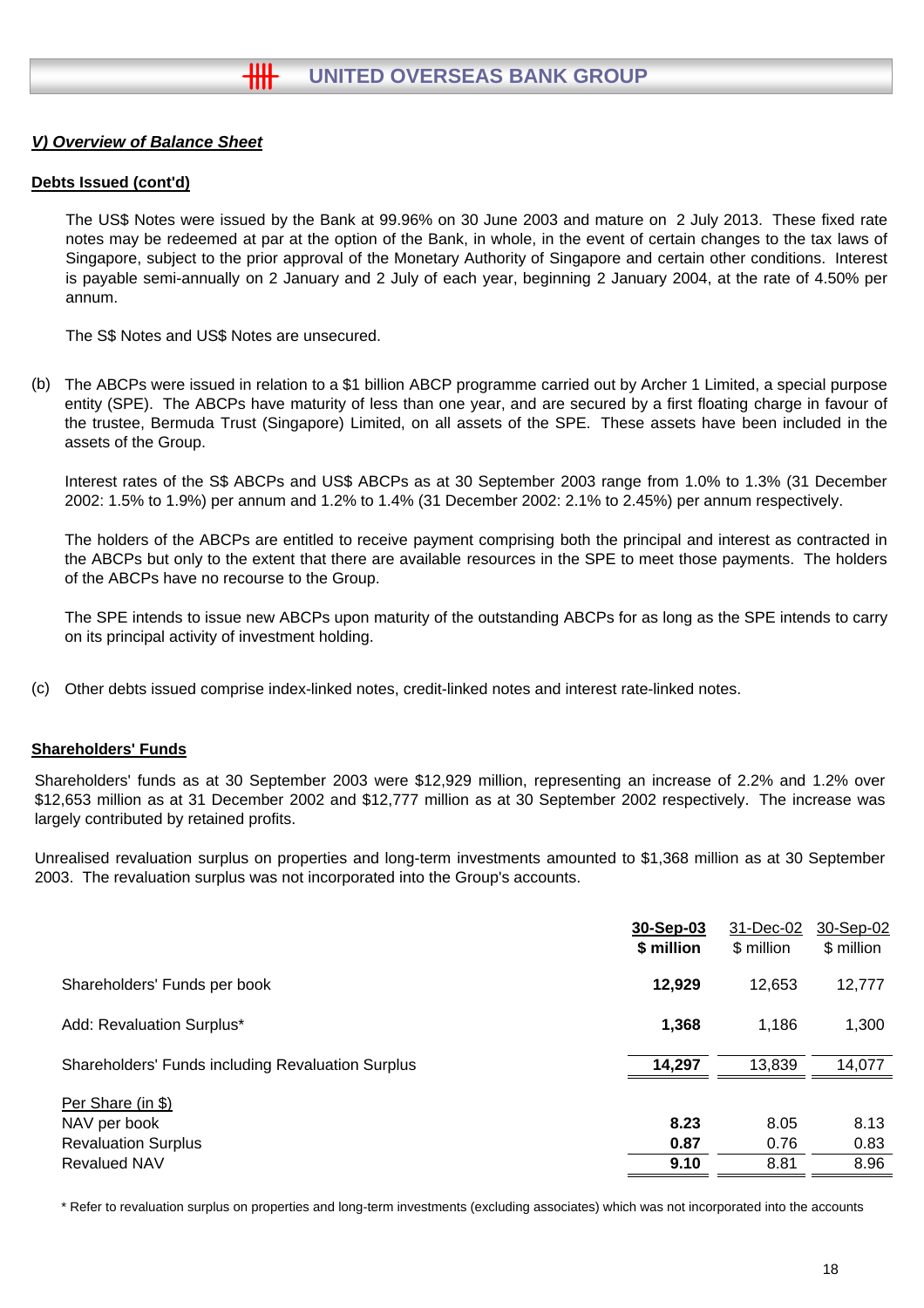## *VI) Capital Adequacy Ratio - BIS Basis*

The Group's capital management policy is to maintain a strong capital position to support its growth, both organically and through acquisitions.

As at 30 September 2003, the Group's Capital Adequacy Ratio ("CAR") of 17.9% computed under the Bank for International Settlements ("BIS") guidelines was more than twice the minimum requirement of 8% set by BIS. Compared to the CAR of 15.3% as at 31 December 2002 and 30 September 2002, the increase by 2.6% points was mainly due to the issuance of US\$1 billion 4.50% Subordinated Notes in June 2003.

|                                                     | 30-Sep-03  | 31-Dec-02  | 30-Sep-02  |
|-----------------------------------------------------|------------|------------|------------|
|                                                     | \$ million | \$ million | \$ million |
| <b>Capital</b>                                      |            |            |            |
| Tier 1 - Core Capital                               |            |            |            |
| Share capital                                       | 1,572      | 1,572      | 1,572      |
| <b>Disclosed reserves</b>                           | 11,297     | 10,956     | 10,987     |
| Minority interests                                  | 149        | 150        | 300        |
| Less: Goodwill                                      | (3, 533)   | (3,684)    | (3,744)    |
|                                                     | 9,485      | 8,994      | 9,115      |
| Tier 2 - Supplementary Capital                      |            |            |            |
| Revaluation reserves on investments                 |            |            |            |
| and properties <sup>(1)</sup>                       | 363        | 349        | 485        |
| General loan loss provision <sup>(2)</sup>          | 948        | 920        | 939        |
| Subordinated notes                                  | 3,018      | 1,294      | 1,294      |
|                                                     | 4,329      | 2,563      | 2,718      |
| Deductions against Capital <sup>(3)</sup><br>Less:  | (239)      | (337)      | (307)      |
| <b>Total Capital</b>                                | 13,575     | 11,220     | 11,526     |
| <b>Risk-Weighted Assets (including market risk)</b> | 75,802     | 73,574     | 75,091     |
| <b>Capital Adequacy Ratios</b><br>Tier 1            | 12.5%      | 12.2%      | 12.1%      |
| <b>Total Capital</b>                                | 17.9%      | 15.3%      | 15.3%      |

 $(1)$  After discount of 55% in accordance with BIS guidelines

 $(2)$  Excluding specific and earmarked provisions

<sup>(3)</sup> Including capital deductions for certain investments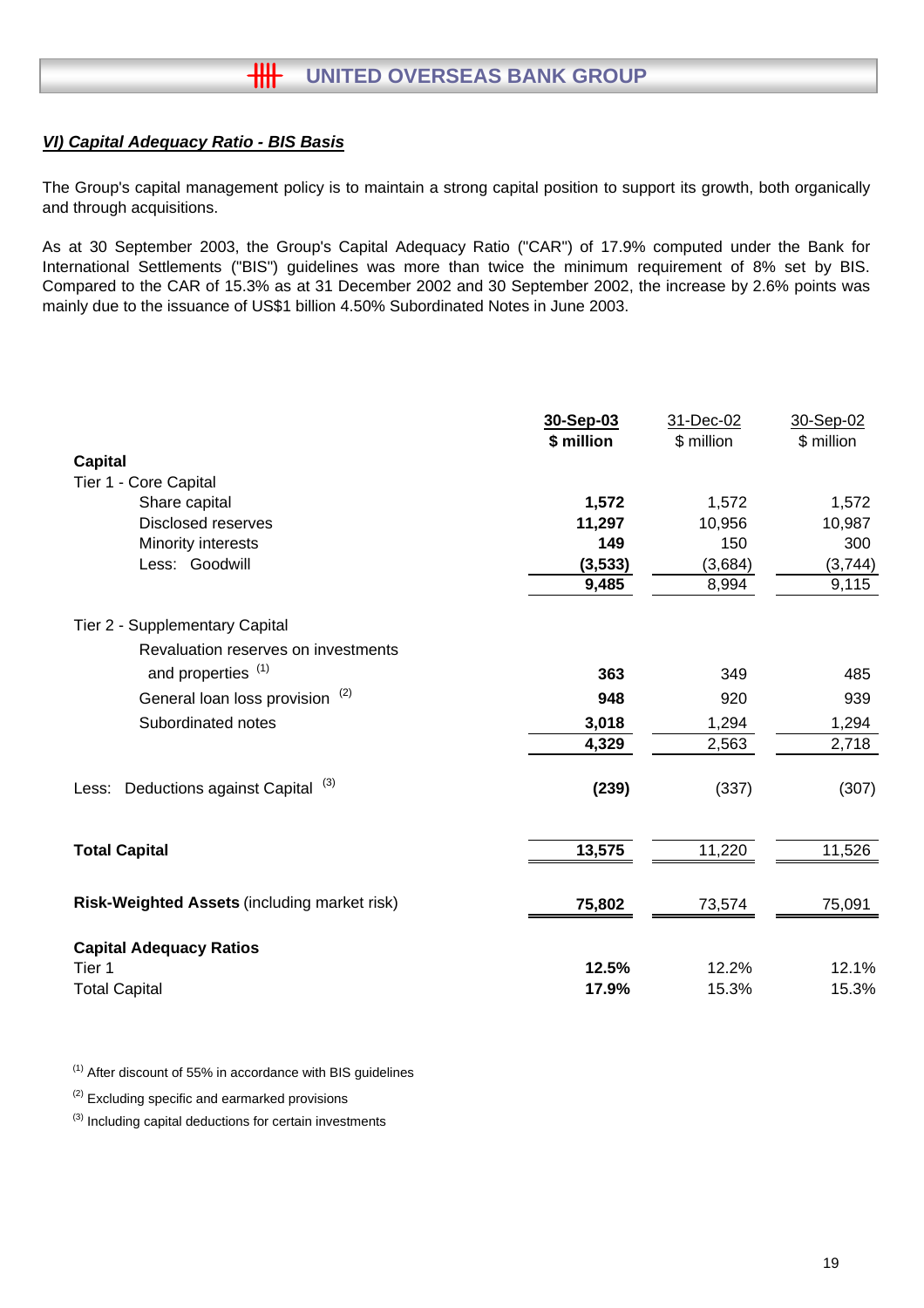## *VII) Exposure By Country of Operations*

The Group's total direct net exposure to the countries outside Singapore in which it has a presence amounted to \$33.5 billion or 31.0% of Group total assets as at 30 September 2003. Exposure (excluding contingent items) reported is categorised into loans and advances to customers, balances due from governments, balances due from banks incorporated in the country, and investments.

#### **Exposure to the Five Regional Countries, Greater China and Others**

|                       |                                  |            |             |                    |              |                     |                     |                     | \$ million         |
|-----------------------|----------------------------------|------------|-------------|--------------------|--------------|---------------------|---------------------|---------------------|--------------------|
|                       | <b>Loans and Debt Securities</b> |            |             |                    | less: Loans/ |                     | <b>Net Exposure</b> |                     |                    |
|                       |                                  |            |             |                    |              | <b>Investments</b>  |                     |                     |                    |
|                       | Non-                             |            |             |                    |              | in                  |                     | % of Group          | <b>Contingent</b>  |
|                       | <b>Bank</b>                      | Government | <b>Bank</b> | <b>Investments</b> | <b>Total</b> | <b>Subsidiaries</b> | <b>Total</b>        | <b>Total Assets</b> | <b>Liabilities</b> |
|                       |                                  |            |             |                    |              | & Branches          |                     |                     |                    |
| <b>Malaysia</b>       |                                  |            |             |                    |              |                     |                     |                     |                    |
| 30-Sep-03             | 6,600                            | 3,667      | 3,975       | 700                | 14,942       | 2,379               | 12,563              | 11.7                | 1,038              |
| 31-Dec-02             | 6,164                            | 1,990      | 2,381       | 530                | 11,065       | 1,498               | 9,567               | 8.9                 | 1,032              |
| 30-Sep-02             | 6,158                            | 2,428      | 2,570       | 566                | 11,722       | 1,571               | 10,151              | 9.5                 | 970                |
| Indonesia             |                                  |            |             |                    |              |                     |                     |                     |                    |
| 30-Sep-03             | 448                              | 160        | 50          | 76                 | 734          | 50                  | 684                 | 0.6                 | 75                 |
| 31-Dec-02             | 444                              | 127        | 106         | 74                 | 751          | 50                  | 701                 | 0.6                 | 67                 |
| 30-Sep-02             | 453                              | 119        | 110         | 56                 | 738          | 33                  | 705                 | 0.7                 | 71                 |
| <b>Philippines</b>    |                                  |            |             |                    |              |                     |                     |                     |                    |
| 30-Sep-03             | 250                              | 248        | 69          | 18                 | 585          | 59                  | 526                 | 0.5                 | 61                 |
| 31-Dec-02             | 254                              | 225        | 44          | 10                 | 533          | 31                  | 502                 | 0.5                 | 56                 |
| 30-Sep-02             | 252                              | 238        | 38          | 113                | 641          | 138                 | 503                 | 0.5                 | 68                 |
| <b>Thailand</b>       |                                  |            |             |                    |              |                     |                     |                     |                    |
| 30-Sep-03             | 1,651                            | 908        | 159         | 183                | 2,901        | 205                 | 2,696               | 2.5                 | 295                |
| 31-Dec-02             | 1,178                            | 1,177      | 112         | 200                | 2,667        | 194                 | 2,473               | 2.3                 | 285                |
| 30-Sep-02             | 1,267                            | 1,317      | 312         | 182                | 3,078        | 362                 | 2,716               | 2.5                 | 208                |
| <b>South Korea</b>    |                                  |            |             |                    |              |                     |                     |                     |                    |
| 30-Sep-03             | 50                               | 561        | 1,095       | 249                | 1,955        |                     | 1,955               | 1.8                 | 55                 |
| 31-Dec-02             | 45                               | 591        | 1,354       | 95                 | 2,085        | 12                  | 2,073               | 1.9                 | 253                |
| 30-Sep-02             | 64                               | 268        | 1,628       | 122                | 2,082        | 242                 | 1,840               | 1.7                 | 225                |
| <b>Total Regional</b> |                                  |            |             |                    |              |                     |                     |                     |                    |
| <b>Countries</b>      |                                  |            |             |                    |              |                     |                     |                     |                    |
| 30-Sep-03             | 8,999                            | 5,544      | 5,348       | 1,226              | 21,117       | 2,693               | 18,424              | 17.1                | 1,524              |
| 31-Dec-02             | 8,085                            | 4,110      | 3,997       | 909                | 17,101       | 1,785               | 15,316              | 14.2                | 1,693              |
| 30-Sep-02             | 8,194                            | 4,370      | 4,658       | 1,039              | 18,261       | 2,346               | 15,915              | 14.9                | 1,542              |
| <b>Greater China</b>  |                                  |            |             |                    |              |                     |                     |                     |                    |
| 30-Sep-03             | 2,107                            | 416        | 4,875       | 281                | 7,679        | 2,559               | 5,120               | 4.7                 | 461                |
| 31-Dec-02             | 2,482                            | 233        | 4,311       | 632                | 7,658        | 2,536               | 5,122               | 4.8                 | 504                |
| 30-Sep-02             | 2,726                            | 185        | 4,861       | 712                | 8,484        | 3,030               | 5,454               | 5.1                 | 363                |
| Other OECD            |                                  |            |             |                    |              |                     |                     |                     |                    |
| 30-Sep-03             | 5,239                            | 810        | 3,521       | 1,117              | 10,687       | 985                 | 9,702               | 9.0                 | 900                |
| 31-Dec-02             | 4,847                            | 105        | 4,647       | 687                | 10,286       | 1,862               | 8,424               | 7.8                 | 878                |
| 30-Sep-02             | 5,078                            | 53         | 4,219       | 780                | 10,130       | 2,244               | 7,886               | 7.3                 | 444                |
| <b>Others</b>         |                                  |            |             |                    |              |                     |                     |                     |                    |
| 30-Sep-03             | 164                              | 14         | 42          | 1                  | 221          | 9                   | 212                 | 0.2                 | 44                 |
| 31-Dec-02             | 154                              | 11         | 35          | 4                  | 204          | 4                   | 200                 | 0.2                 | 47                 |
| 30-Sep-02             | 158                              | 11         | 28          | 5                  | 202          | 4                   | 198                 | 0.2                 | 42                 |
| <b>Grand Total</b>    |                                  |            |             |                    |              |                     |                     |                     |                    |
| 30-Sep-03             | 16,509                           | 6,784      | 13,786      | 2,625              | 39,704       | 6,246               | 33,458              | 31.0                | 2,929              |
| 31-Dec-02             | 15,568                           | 4,459      | 12,990      | 2,232              | 35,249       | 6,187               | 29,062              | 27.0                | 3,122              |
| 30-Sep-02             | 16,156                           | 4,619      | 13,766      | 2,536              | 37,077       | 7,624               | 29,453              | 27.5                | 2,391              |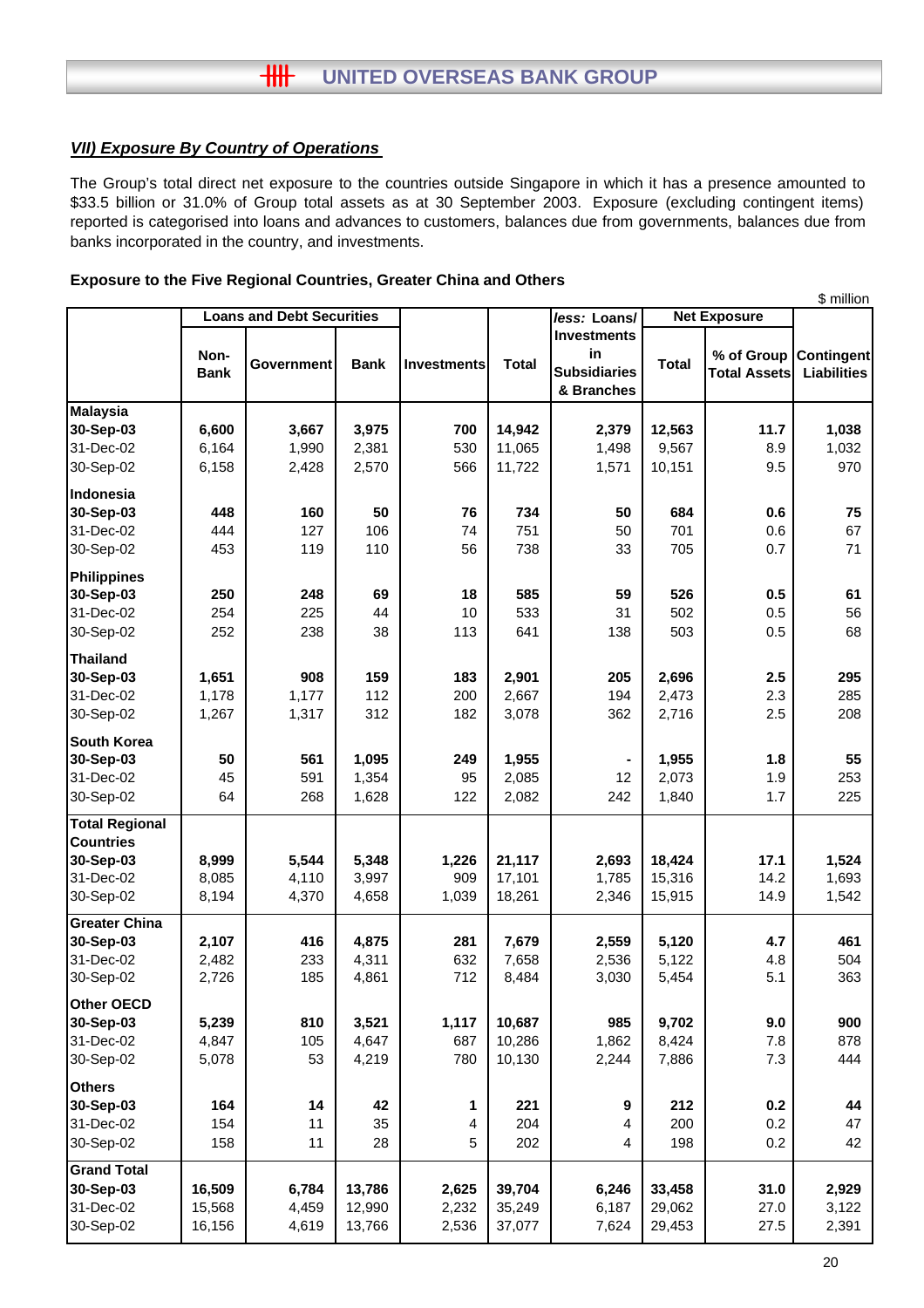## *VII) Exposure By Country of Operations*

At the country level, direct net exposure to Malaysia where the Group has a long-standing presence, remained the largest at \$12.6 billion or 11.7% of Group total assets, followed by USA at \$2.9 billion and Thailand at \$2.7 billion.

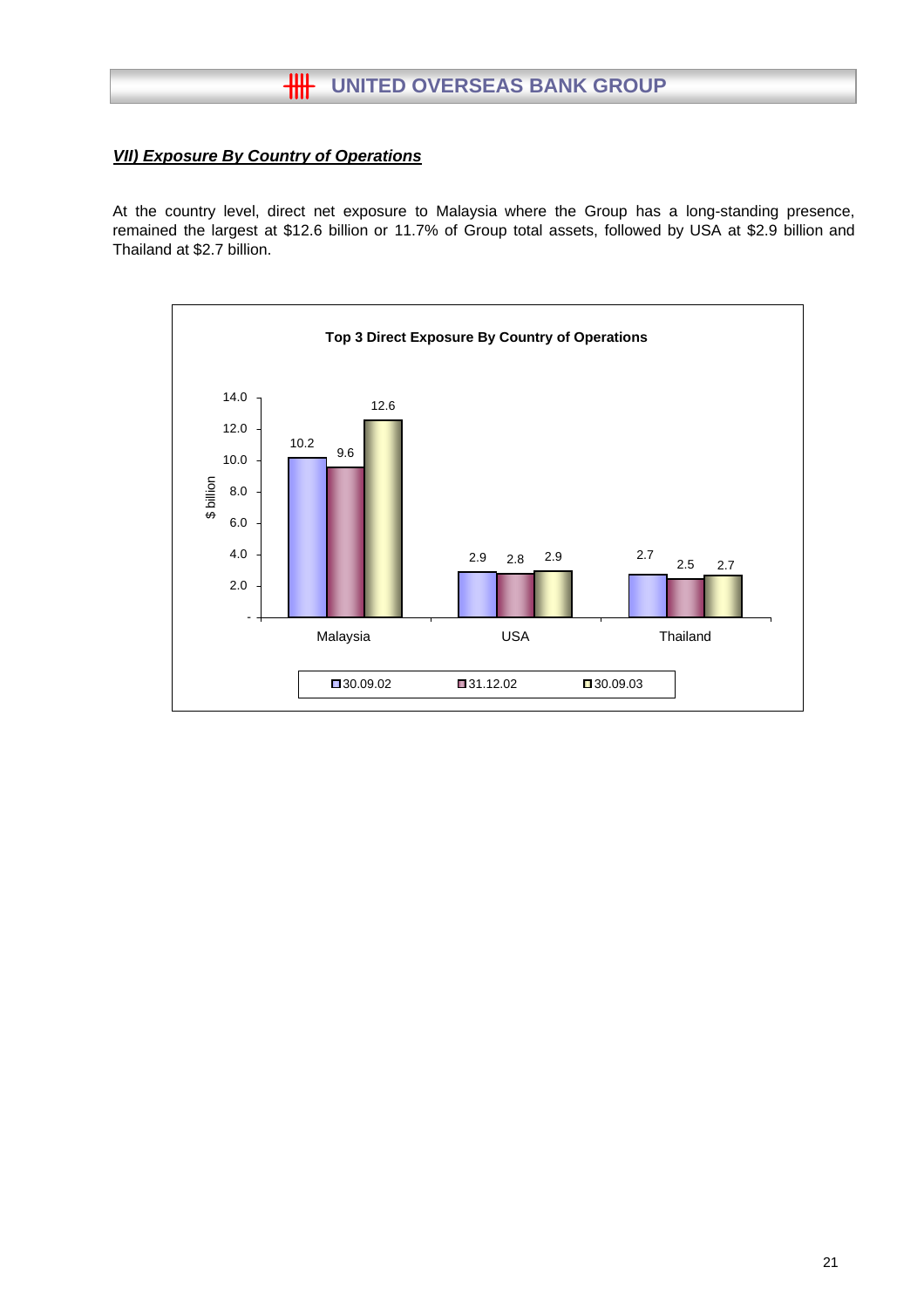## **LETTED OVERSEAS BANK GROUP**

## **UNAUDITED CONSOLIDATED BALANCE SHEET**

|                                                                                              | 30-Sep-03  | 30-Jun-03  | 31-Dec-02  | 30-Sep-02  |
|----------------------------------------------------------------------------------------------|------------|------------|------------|------------|
|                                                                                              | \$ million | \$ million | \$ million | \$ million |
|                                                                                              |            |            |            |            |
| <b>Share Capital and Reserves</b>                                                            |            |            |            |            |
| Share capital                                                                                | 1,572      | 1,572      | 1,572      | 1,572      |
| Share premium                                                                                | 792        | 791        | 791        | 791        |
| Non-distributable reserves                                                                   | 6,275      | 6,291      | 6,223      | 6,374      |
| Revenue reserves                                                                             | 4,154      | 4,119      | 3,933      | 3,709      |
| Share of reserves of associates                                                              | 136        | 137        | 134        | 331        |
| <b>Total Shareholders' Funds</b>                                                             | 12,929     | 12,910     | 12,653     | 12,777     |
| <b>Minority Interests</b>                                                                    | 149        | 146        | 150        | 300        |
| <b>Liabilities</b>                                                                           |            |            |            |            |
| Deposits of non-bank customers                                                               | 66,092     | 66,828     | 67,919     | 67,402     |
| Deposits and balances of banks and agents                                                    | 18,097     | 18,741     | 19,302     | 20,735     |
| <b>Total deposits</b>                                                                        | 84,189     | 85,569     | 87,221     | 88,137     |
| Bills and drafts payable                                                                     | 187        | 180        | 164        | 123        |
| Other liabilities                                                                            | 6,332      | 4,808      | 5,136      | 3,937      |
| Debts issued                                                                                 | 4,231      | 4,281      | 2,147      | 1,812      |
| <b>Total Liabilities</b>                                                                     | 94,939     | 94,838     | 94,667     | 94,010     |
|                                                                                              |            |            |            |            |
| <b>Total Shareholders' Funds and Liabilities</b>                                             | 108,016    | 107,894    | 107,469    | 107,086    |
|                                                                                              |            |            |            |            |
| <b>Assets</b>                                                                                |            |            |            |            |
|                                                                                              |            |            |            |            |
| Cash and balances with central banks                                                         | 6,566      | 4,210      | 4,213      | 3,676      |
| <b>Singapore Government securities</b>                                                       | 5,972      | 8,546      | 8,261      | 8,288      |
| Other government securities                                                                  | 1,800      | 1,883      | 1,333      | 1,675      |
| Dealing securities                                                                           | 453        | 400        | 620        | 976        |
| Placements and balances with banks and agents<br>Loans and advances including trade bills to | 17,972     | 18,976     | 19,426     | 19,428     |
| non-bank customers                                                                           | 59,248     | 59,760     | 58,884     | 59,742     |
| Other assets                                                                                 | 4,186      | 3,153      | 4,052      | 2,756      |
| Investment securities                                                                        | 5,264      | 4,364      | 3,945      | 3,504      |
| Investments in associates                                                                    | 1,270      | 1,251      | 1,274      | 1,630      |
| <b>Fixed assets</b>                                                                          | 1,769      | 1,785      | 1,794      | 1,668      |
| Goodwill                                                                                     | 3,516      | 3,566      | 3,666      | 3,744      |
| <b>Total Assets</b>                                                                          | 108,016    | 107,894    | 107,469    | 107,086    |
|                                                                                              |            |            |            |            |
| <b>Off-Balance Sheet Items</b>                                                               |            |            |            |            |
| <b>Contingent liabilities</b>                                                                | 8,416      | 9,115      | 8,919      | 8,406      |
| Derivative financial instruments                                                             | 208,426    | 165,273    | 131,279    | 116,154    |
| Commitments                                                                                  | 37,671     | 36,973     | 36,526     | 37,527     |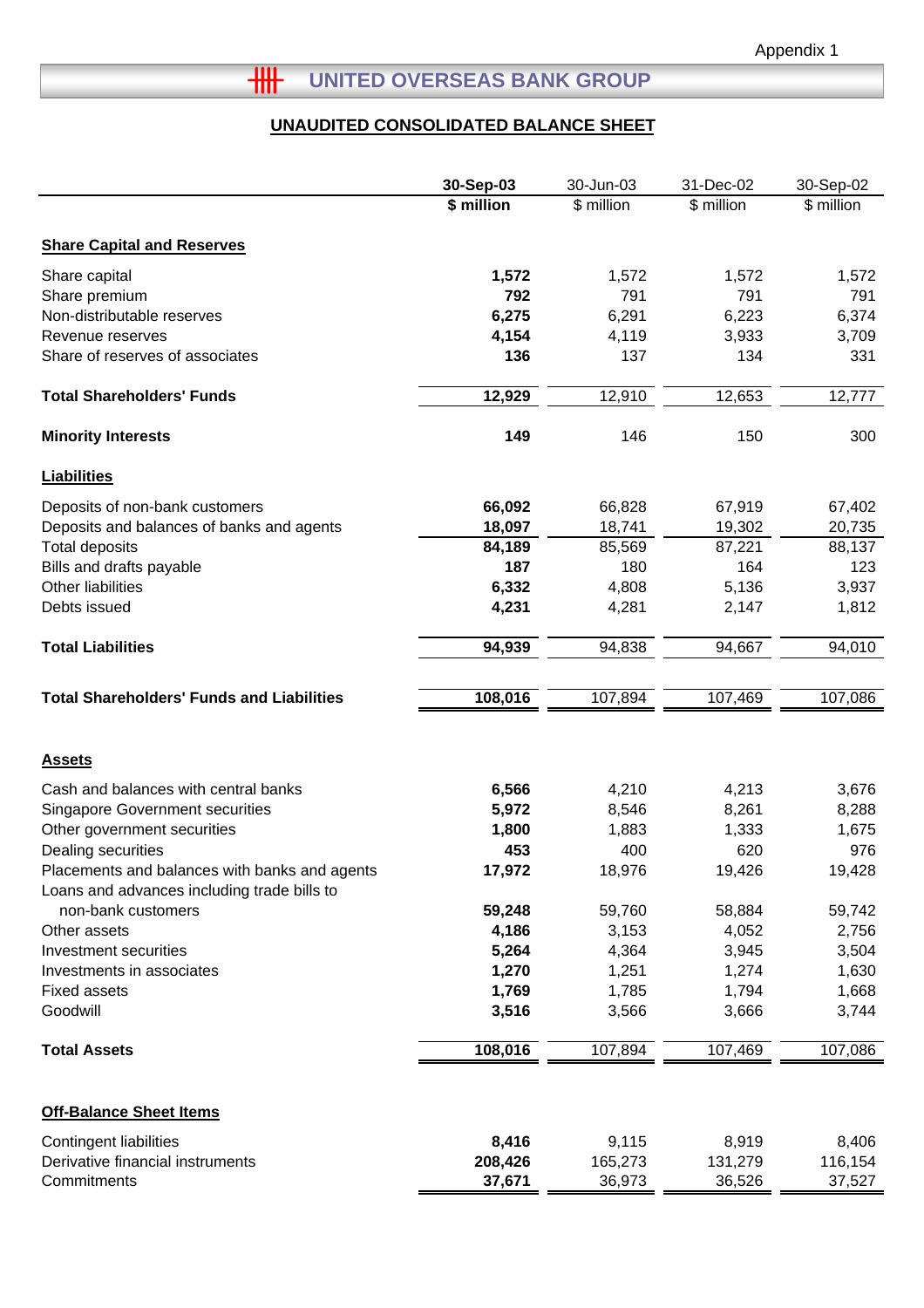## **UNAUDITED CONSOLIDATED STATEMENT OF CHANGES IN SHAREHOLDERS' EQUITY**

|                                                                                                                  | <b>Share</b><br>capital<br>\$ million | <b>Share</b><br>premium<br>\$ million | Non-<br>distributable<br>reserves<br>\$ million | Revenue<br>reserves<br>\$ million | Share of<br>reserves of<br>associates<br>\$ million | <b>Total</b><br>\$ million |
|------------------------------------------------------------------------------------------------------------------|---------------------------------------|---------------------------------------|-------------------------------------------------|-----------------------------------|-----------------------------------------------------|----------------------------|
| Balance at 1 July 2003                                                                                           | 1,572                                 | 791                                   | 6,291                                           | 4,119                             | 137                                                 | 12,910                     |
| Net profit for the financial period<br>attributable to members                                                   |                                       |                                       |                                                 | 281                               |                                                     | 281                        |
| Differences arising from currency<br>translation of financial statements<br>of foreign branches and subsidiaries |                                       |                                       | (16)                                            |                                   |                                                     | (16)                       |
| Group's share of reserves of associates                                                                          |                                       |                                       |                                                 |                                   | (1)                                                 | (1)                        |
| Total recognised gains / (losses) for the<br>financial period                                                    |                                       |                                       | (16)                                            | 281                               | (1)                                                 | 264                        |
| <b>Dividends</b>                                                                                                 |                                       |                                       |                                                 | (245)                             |                                                     | (245)                      |
| Issue of shares to option holders who<br>exercised their rights                                                  | $0*$                                  | $\mathbf{0}^*$                        |                                                 |                                   |                                                     | $\mathbf{0}^*$             |
| <b>Balance at 30 September 2003</b>                                                                              | 1,572                                 | 792                                   | 6,275                                           | 4,154                             | 136                                                 | 12,929                     |
| Balance at 1 April 2003                                                                                          | 1,572                                 | 791                                   | 6,244                                           | 4,215                             | 131                                                 | 12,952                     |
| Net profit for the financial period<br>attributable to members                                                   |                                       |                                       |                                                 | 240                               |                                                     | 240                        |
| Differences arising from currency<br>translation of financial statements<br>of foreign branches and subsidiaries |                                       |                                       | 18                                              |                                   |                                                     | 18                         |
| Group's share of reserves of associates                                                                          |                                       |                                       |                                                 |                                   | 6                                                   | 6                          |
| Other adjustments                                                                                                |                                       |                                       |                                                 | $0^*$                             |                                                     | 0*                         |
| Total recognised gains for the<br>financial period                                                               |                                       |                                       | 18                                              | 240                               | 6                                                   | 264                        |
| Net transfer from revenue reserves                                                                               |                                       |                                       | 30                                              | (30)                              |                                                     |                            |
| Dividends                                                                                                        |                                       |                                       |                                                 | (306)                             |                                                     | (306)                      |
| Issue of shares to option holders who<br>exercised their rights                                                  | $0^*$                                 | $0^*$                                 |                                                 |                                   |                                                     | $0^*$                      |
| Balance at 30 June 2003                                                                                          | 1,572                                 | 791                                   | 6,291                                           | 4,119                             | 137                                                 | 12,910                     |
| Balance at 1 January 2003                                                                                        | 1,572                                 | 791                                   | 6,223                                           | 3,933                             | 134                                                 | 12,653                     |
| Net profit for the financial period<br>attributable to members                                                   |                                       |                                       |                                                 | 281                               |                                                     | 281                        |
| Differences arising from currency<br>translation of financial statements<br>of foreign branches and subsidiaries |                                       |                                       | 21                                              |                                   |                                                     | 21                         |
| Group's share of reserves of associates                                                                          |                                       |                                       |                                                 |                                   | (3)                                                 | (3)                        |
| Other adjustments                                                                                                |                                       |                                       |                                                 | $0^*$                             |                                                     | $0^*$                      |
| Total recognised gains / (losses) for the<br>financial period                                                    |                                       |                                       | 21                                              | 281                               | (3)                                                 | 300                        |
| Net transfer to revenue reserves                                                                                 |                                       |                                       | (1)                                             | 1                                 |                                                     |                            |
| Balance at 31 March 2003                                                                                         | 1,572                                 | 791                                   | 6,244                                           | 4,215                             | 131                                                 | 12,952                     |
| * Less than \$500,000                                                                                            |                                       |                                       |                                                 |                                   |                                                     |                            |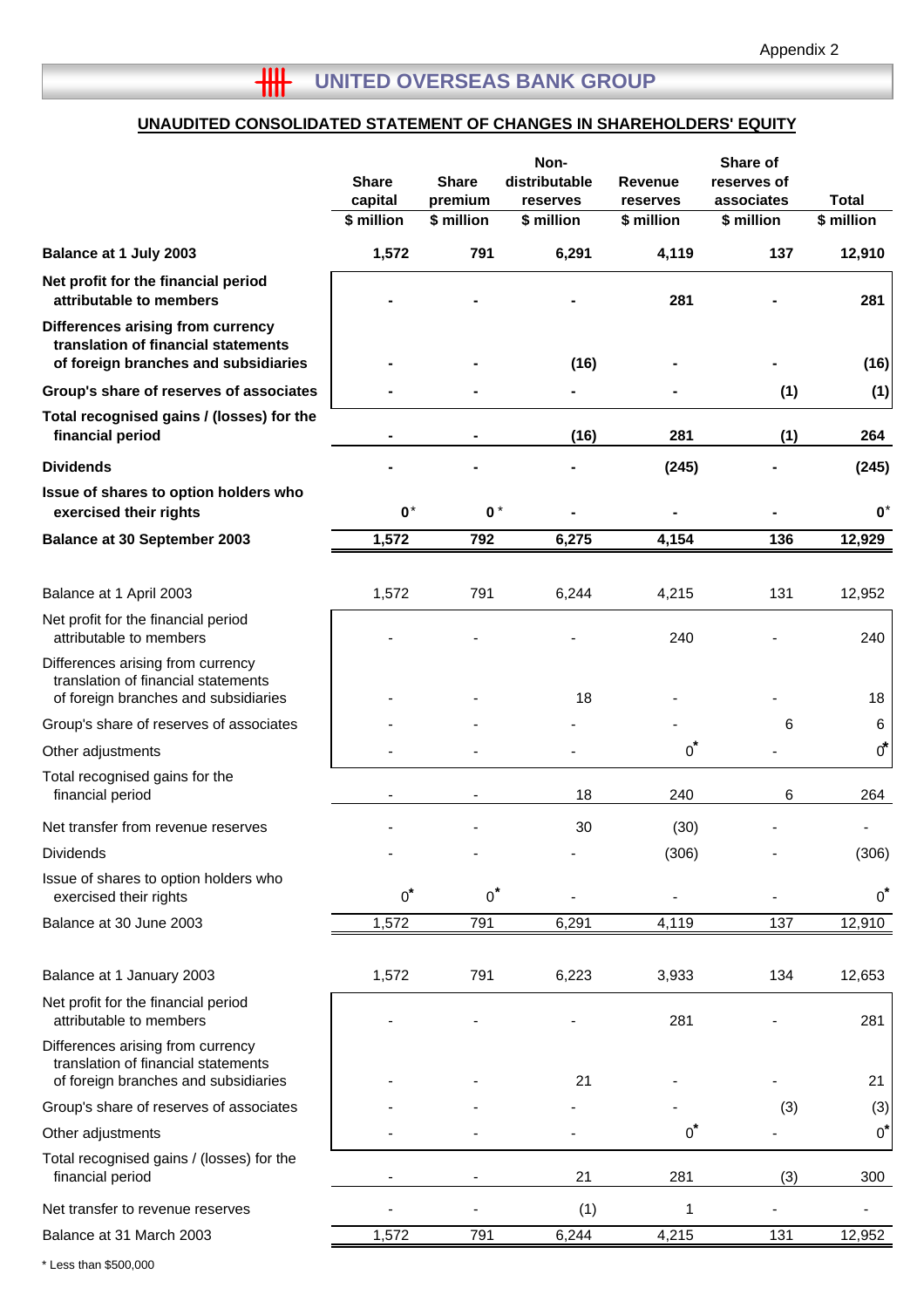## **UNAUDITED CONSOLIDATED STATEMENT OF CHANGES IN SHAREHOLDERS' EQUITY** *(cont'd)*

|                                                                                                                  | <b>Share</b><br>capital | <b>Share</b><br>premium | Non-<br>distributable<br>reserves | Revenue<br>reserves | Share of<br>reserves of<br>associates | Total                |
|------------------------------------------------------------------------------------------------------------------|-------------------------|-------------------------|-----------------------------------|---------------------|---------------------------------------|----------------------|
|                                                                                                                  | \$ million              | \$ million              | \$ million                        | \$ million          | \$ million                            | \$ million           |
| <b>Balance at 1 January 2003</b>                                                                                 | 1,572                   | 791                     | 6,223                             | 3,933               | 134                                   | 12,653               |
| Net profit for the financial period<br>attributable to members                                                   |                         |                         |                                   | 802                 |                                       | 802                  |
| Differences arising from currency<br>translation of financial statements<br>of foreign branches and subsidiaries |                         |                         | 23                                |                     |                                       | 23                   |
| Group's share of reserves of associates                                                                          |                         |                         |                                   |                     | 3                                     | 3                    |
| <b>Other adjustments</b>                                                                                         |                         |                         |                                   | $\boldsymbol{0}^*$  |                                       | $\vec{\mathbf{0}}^*$ |
| Total recognised gains for the<br>financial period                                                               |                         |                         | 23                                | 802                 | 3                                     | 827                  |
| Net transfer from revenue reserves                                                                               |                         |                         | 29                                | (29)                |                                       |                      |
| <b>Dividends</b>                                                                                                 |                         |                         |                                   | (552)               |                                       | (552)                |
| Issue of shares to option holders who<br>exercised their rights                                                  | $\mathbf{o}^*$          | $\mathbf{0}^*$          |                                   |                     |                                       | $\bf{0}$             |
| <b>Balance at 30 September 2003</b>                                                                              | 1,572                   | 792                     | 6,275                             | 4,154               | 136                                   | 12,929               |

| Balance at 1 January 2002                                                                                        | 1,571 | 786 | 6,623 | 3,199 | 537   | 12,717 |
|------------------------------------------------------------------------------------------------------------------|-------|-----|-------|-------|-------|--------|
| Net profit for the financial year<br>attributable to members                                                     |       |     |       | 1,064 |       | 1,064  |
| Differences arising from currency<br>translation of financial statements<br>of foreign branches and subsidiaries |       |     | (15)  |       |       | (15)   |
| Group's share of reserves of associates                                                                          |       |     |       |       | (394) | (394)  |
| Other adjustments                                                                                                |       |     | (3)   | (2)   |       | (5)    |
| Total recognised gains / (losses) for the<br>financial year                                                      |       |     | (17)  | 1,062 | (394) | 651    |
| Net transfer to revenue reserves                                                                                 |       |     | (385) | 385   |       |        |
| Transfer from share of reserves of<br>associates                                                                 |       |     | 3     | 7     | (10)  |        |
| <b>Dividends</b>                                                                                                 |       |     |       | (720) |       | (720)  |
| Issue of shares to option holders who<br>exercised their rights                                                  | $0^*$ | 5   |       |       |       | 6      |
| Balance at 31 December 2002                                                                                      | 1,572 | 791 | 6,223 | 3,933 | 134   | 12,653 |

\* Less than \$500,000